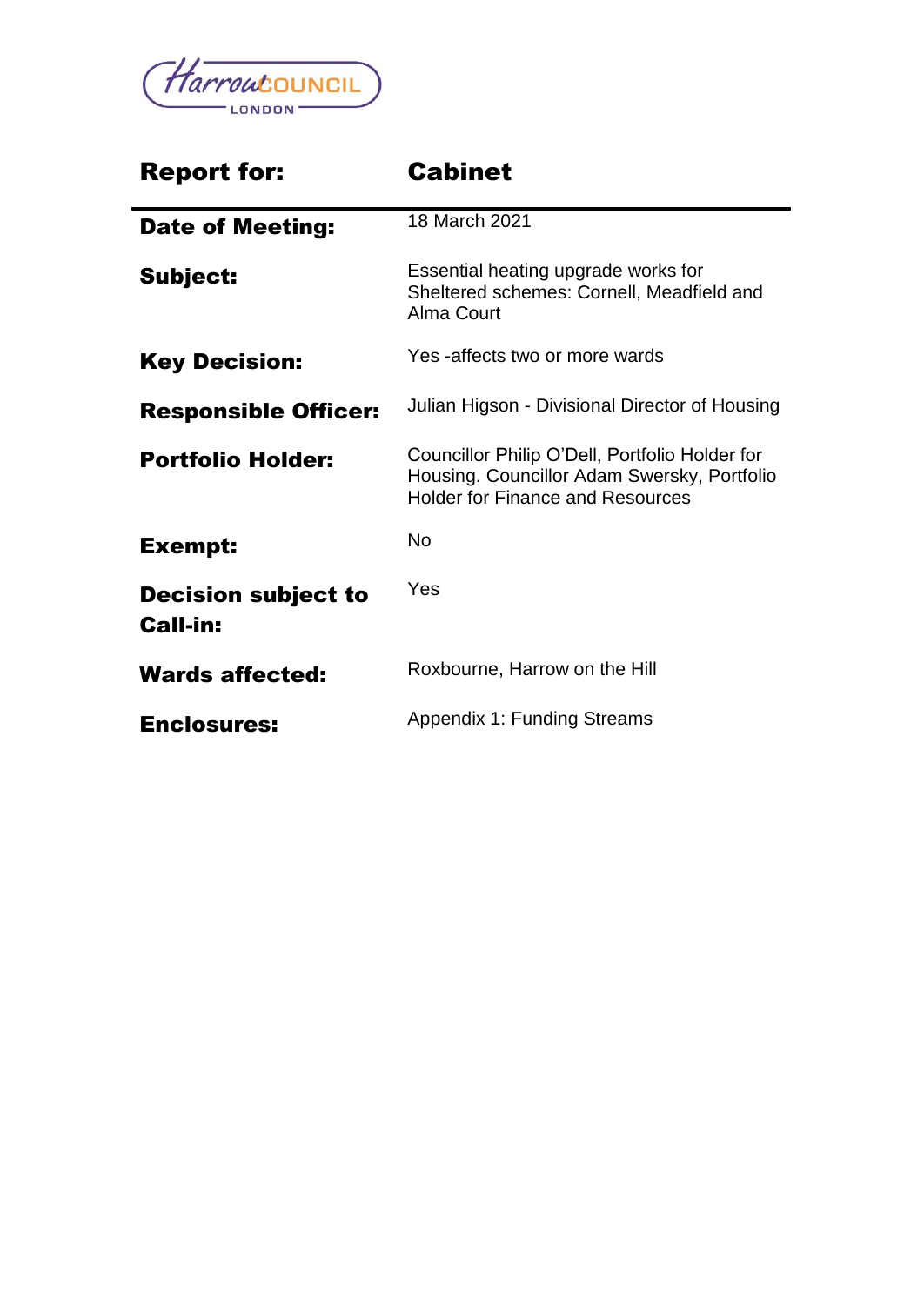# Section 1 – Summary and Recommendations

1.1 This report asks Cabinet for authority to approve the commencement of the procurement process (via mini tender) and delegated authority to award a contract or contractors to deliver decommissioning and heating upgrade greener energy Ground Source Heat Pumps (GSHP) for three of the Council's Sheltered Housing schemes (Meadfield House, Cornell House and Alma Court).

The works will take place at Cornell House and Alma Court in 2021, with Meadfield House works being programmed in 2022. The value of this contract for all 3 schemes is estimated at £1,679,670.

Works to Cornell House and Alma Court (totalling £1,160,944) will be delivered in financial year 2021/22 whilst works to Meadfield House (totalling £518,726) will be commissioned in 2022/23.

This route will enable the Council to: -

- Contribute to the Council's policies of reducing carbon emissions and reducing fuel poverty.
- Carry out its statutory duties as a social housing landlord to provide continued comfort and safety for residents residing in Sheltered scheme accommodation.

#### **Recommendations:**

1.2 That Cabinet:

1. Approve the request to commence the procurement process (via accessing a legally complaint Framework Agreement) for a contractor (s), to carry out decommissioning work and proceed with the implementation of Ground Source Heat Pumps to Cornell House and Alma Court in this financial year (2021/22) and Meadfield House in 2022/23.

2. Delegate authority to the Corporate Director of Community, following consultation with the Portfolio Holder for Housing and Employment, Portfolio Holder for Finance/ Commercialisation and, Director of Finance to award contract(s) ) for the implementation of Ground Source Heat Pumps to Cornell House, Alma Court and Meadfield House.

#### **Reason:**

- 1. Due to the estimated value of the proposed contract award we require Cabinet authorisation to comply with the Council's Contract procedure rules.
- 2. We seek approval so that we are able to carry out works required to our Sheltered blocks in alignment with our Climate Change Strategy and to continue to provide this essential service to meet our statutory duties as a landlord across Sheltered dwellings within the Borough and comply with Health and Safety Regulations.

# Section 2 – Report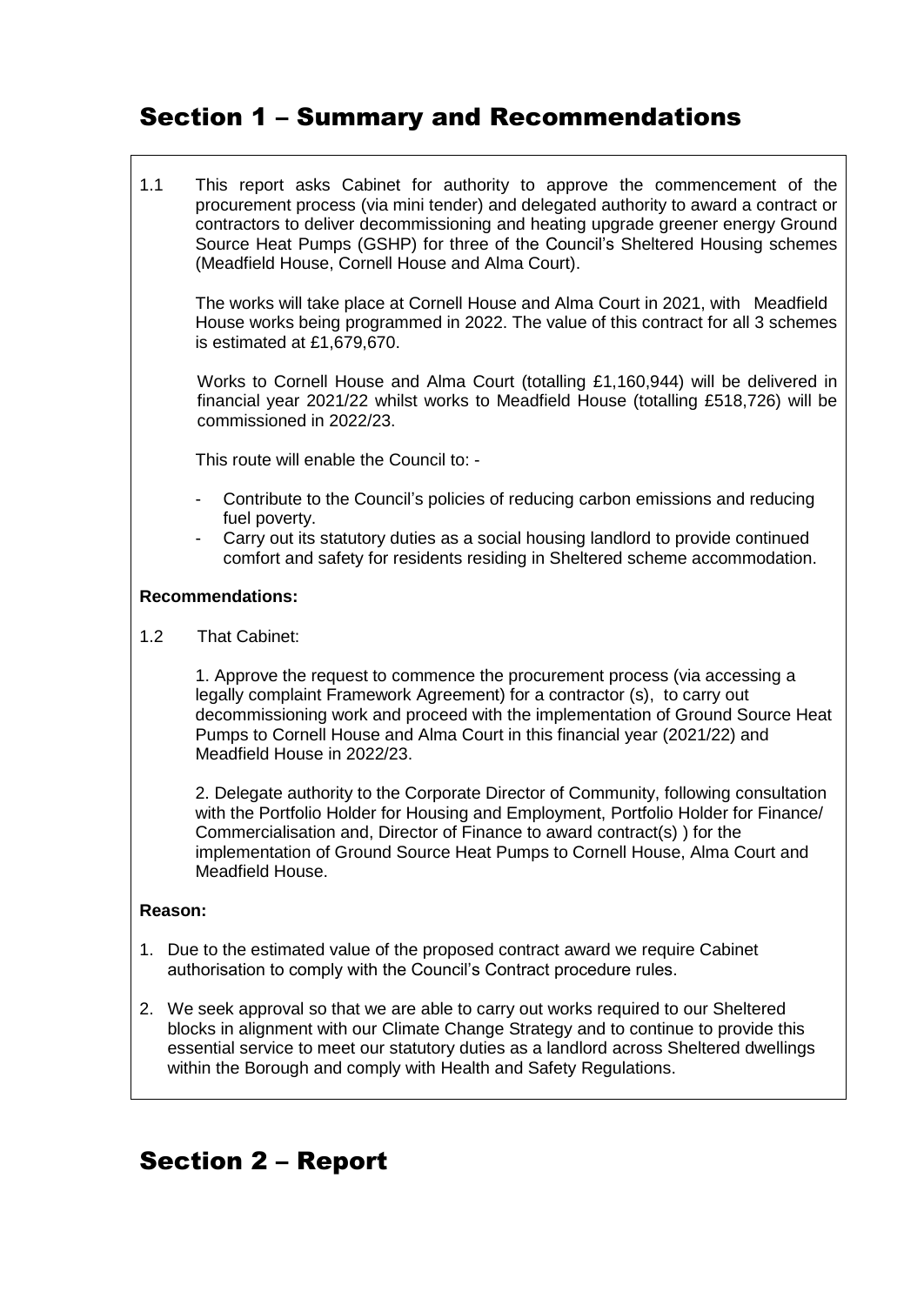### **2. Introductory paragraph**

2.1 The Council has 17 Sheltered accommodation buildings that house the Borough's most vulnerable residents. We have 17 sites that are served by communal boilers.

Cornell House, Meadfield House and Alma Court are all sheltered accommodation sites totalling 97 properties within the borough. They have experienced recent and increased maintenance issues with their current 30-year-old communal gas heating systems.

- 2.2 Harrow Council has declared a Climate Change Emergency with an ambition to be carbon neutral by 2030. In tandem with the need to change the communal gas boilers at these sites, is the need to reduce our carbon emissions and reduce fuel poverty within Harrow.
- 2.3 Within this strategy it is quite clear that a significant part of achieving the Council's ambitious targets is to deliver improvements in Harrow's housing stock. It is estimated that 73% of carbon emissions are from homes in both social and private housing sectors.
- 2.4 As well as our commitment to our Council wide Climate Change strategy it is important for the Council to provide residents with:
	- sustainable, clean renewable heating options which not only promote comfort and improved health outcomes, but low carbon options will also improve air quality locally.
	- reduction in energy bills and making an impact on the Council's policy of reducing fuel poverty in Harrow.
- 2.5 In addition, due to the Council's statutory obligations as a social housing Landlord, it is imperative we have a contract in place to meet our landlord requirements to ensure the health and safety of our residents, including those that are elderly and vulnerable.
- 2.6 The Council recently commissioned a survey of all communal boiler stock and the findings indicate that these 3 sheltered sites will require replacement over the next 12 months. If we are to achieve our ambition to reduce carbon emissions and fuel poverty it is vital that we begin to invest in the technology to do this rather than opting for like for like gas replacement.
- 2.7 It is quite clear that as our communal gas boiler stock requires replacement, the Council should be replacing with greener alternatives. Ground Source Heat Pumps represent one of the options with the best payback which will be discussed in more detail within the body of the report.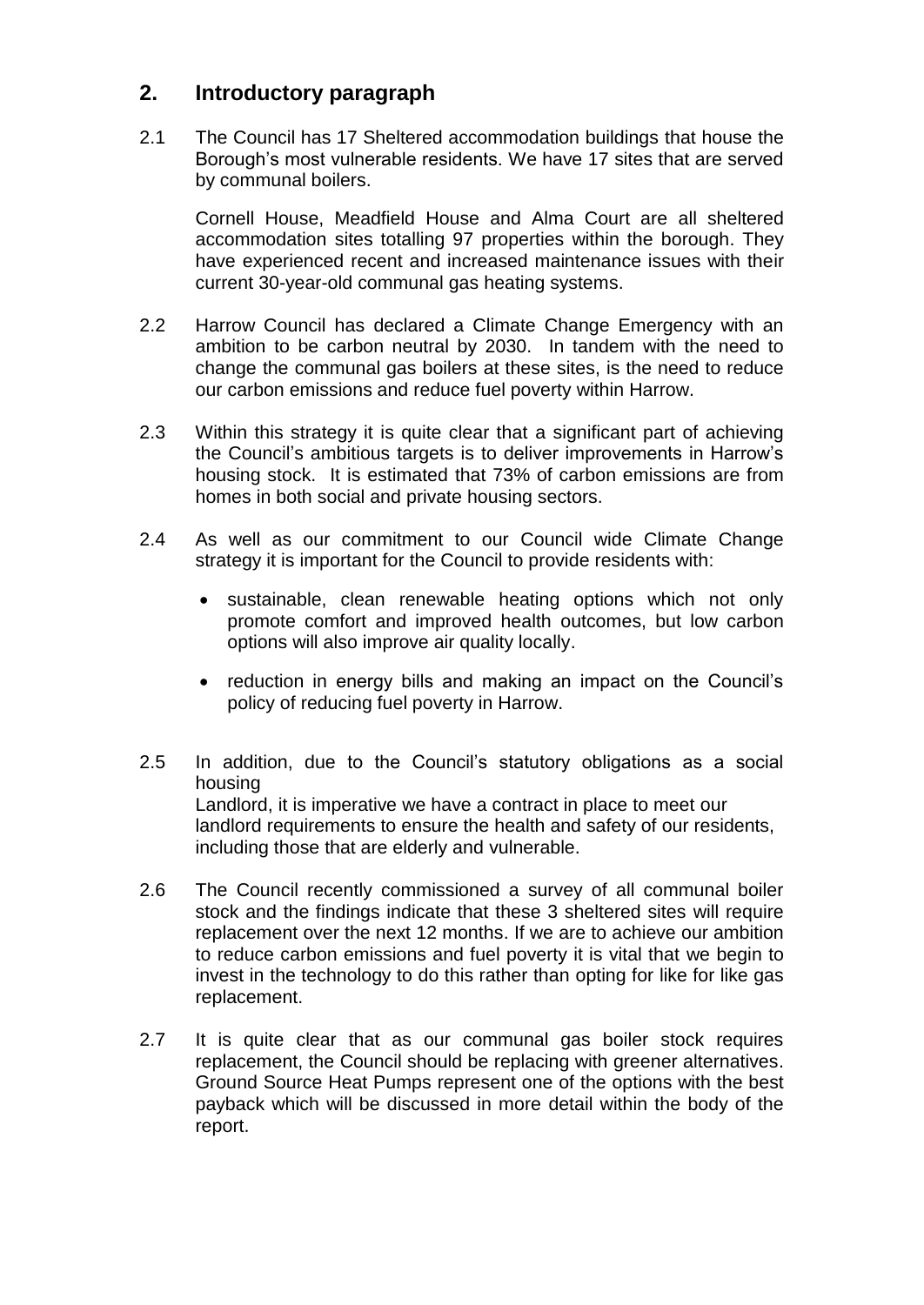Our recommendation is to replace the current gas heating systems with ground source heat pumps:

- It is the most carbon efficient option.
- It reduces our residents fuel bills.
- While upfront capital costs for GSHP are higher, lifetime costs are lower.
- 2.8 The installation of new technology in these three sheltered schemes sites is a first on such a scale for Harrow's housing stock, but it should act as a catalyst to future projects in relation to other suitable properties that are owned by the Council. We have engaged with Kensa Group, who are specialist consultants in heat pump technology, and they have provided feasibility studies for the 3 schemes.

### **3.0 Options considered**

#### **3.1 Options Considered - for replacement**

#### **(a) Like for like communal gas replacement**

This is the lowest cost option in terms of short-term capital costing. However, even given this consideration we would be required to replace and decommission the gas infrastructure at some point and probably sooner rather than later. This option would also not meet the Council's local, regional and national carbon reduction targets, and does not contribute to the Council's Climate Change Strategy.

#### **(b) Modern electric storage heating**

This is a good option when considering initial upfront capital costs. However, we would still need to factor in the decommissioning for the current gas infrastructure. While this is a more carbon friendly option than gas, it is less efficient than current heat pump technology and is less likely to attract grant funding. Also, importantly this may mean that our residents bills are more expensive.

Although modern storage heaters are more energy efficient, the heat pump technology measures are 200% more efficient in terms of heat output and carbon reduction, whilst offering more savings to residents.

As an example:

**Electric storage heat per 1 unit** = 1 unit of heat generated (15p per unit). **Ground source heat pump per 1 unit** = 3 units of heat therefore 300% heat generated (5p per unit).

#### **(c) Air Source Heat Pumps (ASHP)**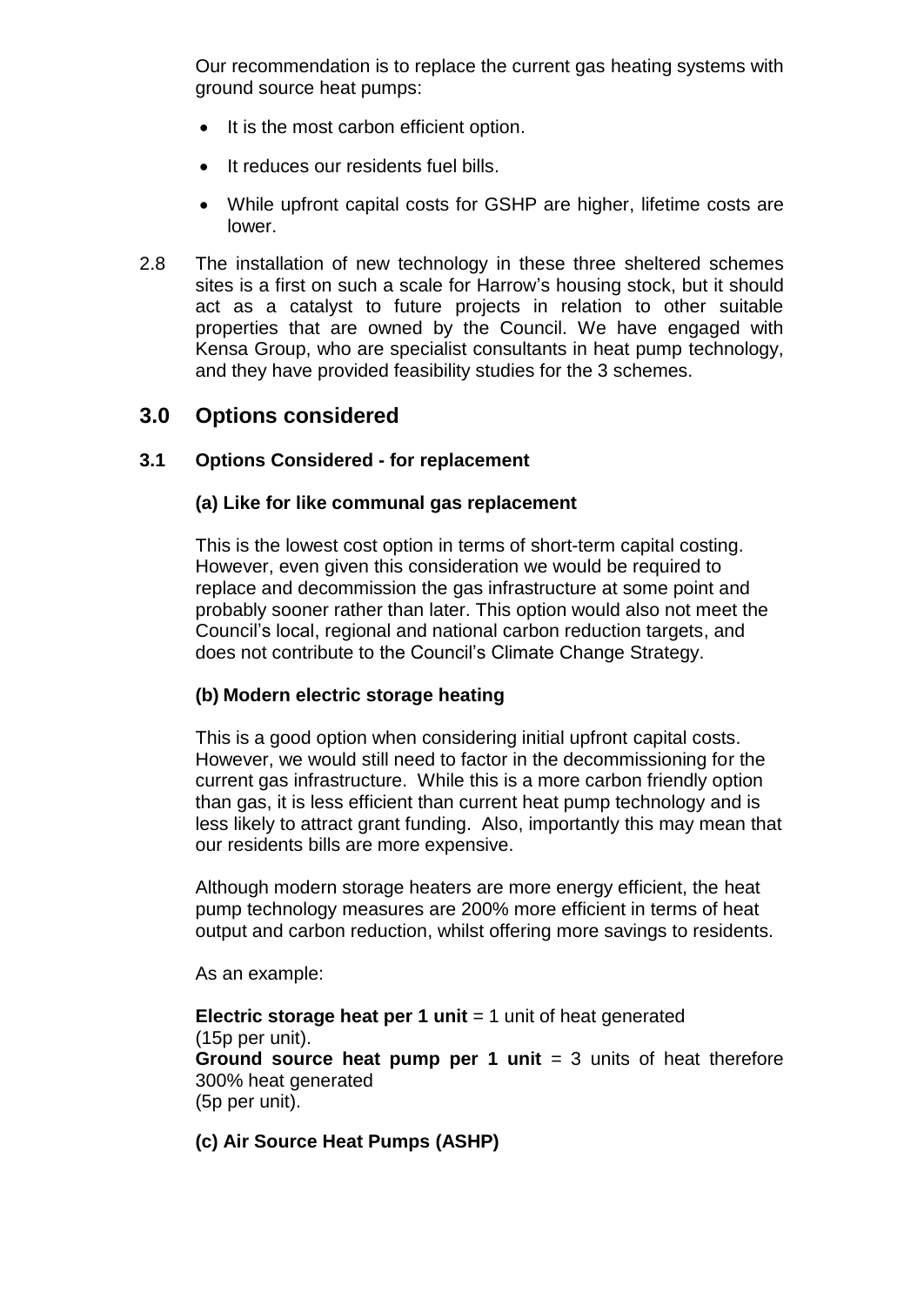This option has been seriously considered for our sites. This is an excellent carbon reduction solution for those sites where ground space is limited. However, while ASHPs significantly reduce carbon they are not quite as carbon efficient as GSHP.

Lifetime maintenance costs, while less than for replacement gas, are more than GSHP.

Also, at 15 years they have a 25% less expected lifespan than GSHP (20 years) and maintenance costs of individual units are higher. This means that the lifetime costings for ASHP are greater, even if the extra potential grant funding for GSHP is excluded.

ASHP maintenance can range from £10k-£12k in terms of upkeep. For example, at Meadfield House, there would be a requirement for 6 ASHP. Air source systems require yearly intrusive maintenance at approx. £250 per unit per annum (this does not include parts etc.) which equates to an annual total of £1,500.00.

From the detailed design work, we have received back from Kensa, ASHP running costs have been calculated at £2062 per unit (x 6) equalling a total of £12,372 per year.

So again, as per the option above, they will still require the decommissioning of the current gas infrastructure.

ASHP systems also require replacement approximately every 12 years and individual billing would be a requirement for each flat due to additional electricity costs running the systems. Taking the above into account, it would be beneficial to seek permission for a shared ground loop array and associated drilling.

#### **(d) Ground Source Heat Pumps (GSHP)**

As stated in **Section 2**, this is our preferred option:

GSHP requires more upfront capital investment than other options. However, the lifetime costings are more attractive over 50 years. GSHP technology also performs better in carbon reduction terms and results in lower bills for residents.

Annual servicing costs are also less, at an assumed £50 per property when compared to ASHP (£250).

#### **No annual safety inspection**

As there is no combustion cycle, there is no requirement for an annual safety inspection, so servicing can be reduced to an annual visual inspection.

#### **Installation of boreholes**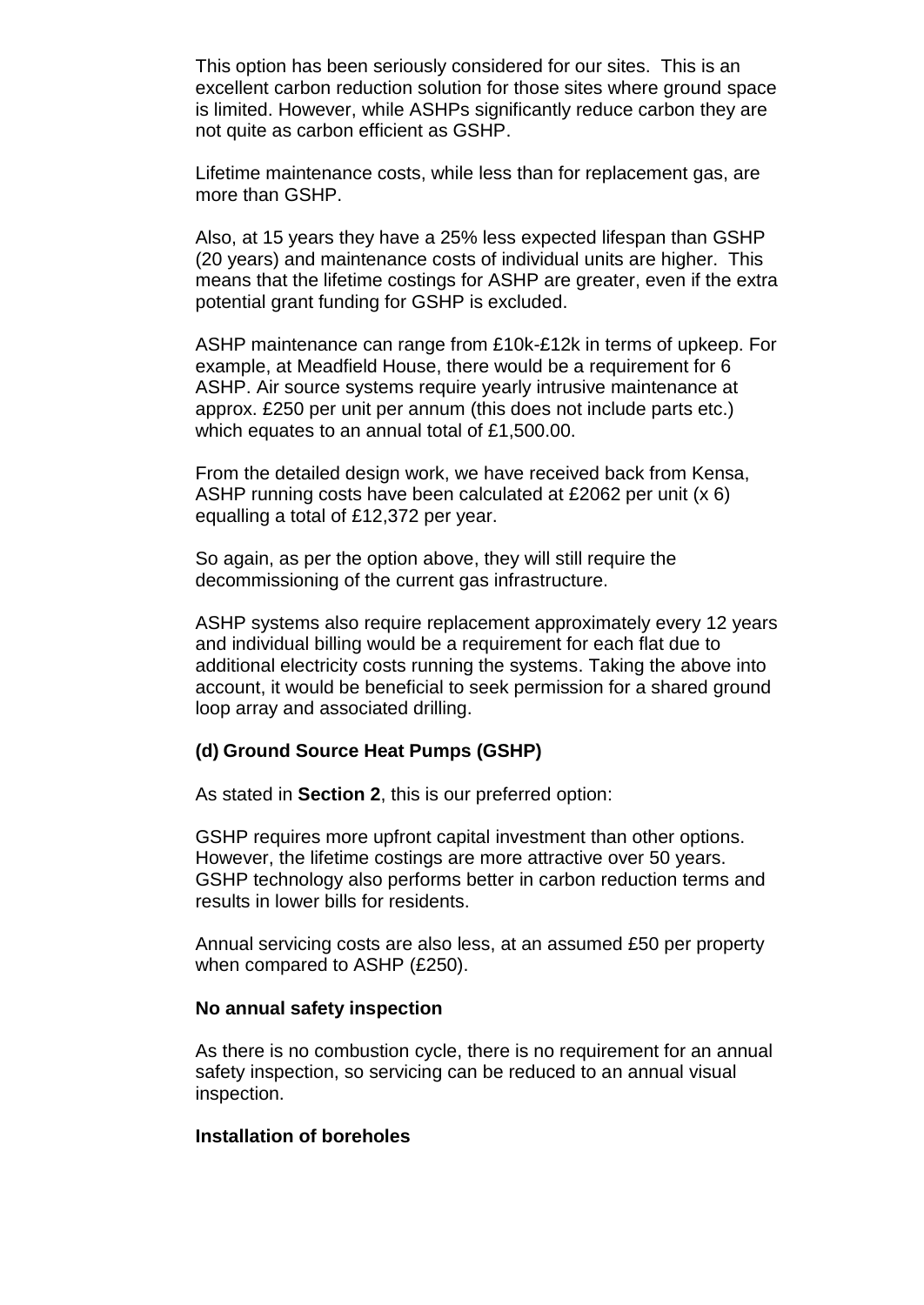As part of the project we are required to install bore holes at the chosen sites as preparation for successful installation. The bore hole is designed to be sustainable, therefore the replacement cost at the end of the anticipated 20-year lifetime of the heat pumps is low. In fact it is expected that the bore hole should be sustainable for the replacement of at least 4-5 heat pumps.

The boreholes installed will have a design life of 100 years and there is an upfront cost to bear, that is similar to gas mains.

By making the upfront investment now, replacing the heating in around 20-25 years will only need replacement of the heat pump itself which is around £2,700 per unit. An illustration of this initial outlay versus savings over time can be seen at Table 2 GSHP whole life costing.

#### **(e) Do nothing**

This is not an option as the communal gas boilers are approaching the end of their useful life.

#### **3.2 Options Considered- Procurement**

#### **(a). Open tender**

Engaging in an open tender will allow for wider competition, and competitive pricing. However, we also note that the current market for these services is limited. A full tender will also increase the timescale of the project and we would like to proceed with this procurement as quickly and efficiently as possible. An open tender would also result in an increase in officer time and resource associated with running a tendering exercise. In addition, we have already lost time in procuring this project due to the inevitable delays and immediate responses in other areas of the service that Covid has required.

#### **(b). Direct award to a contractor to carry out the works**

This option has been considered, but an award of this amount would need to demonstrate that we have had competition to ensure that we have procured the best value for money for the proposed works.

#### **(c). Drawing down from a specialised framework via a Mini tender**

This option is the preferred route as this is a new area of work for Harrow Council and as such, benefit can be gained by liaising with specialists in this field.

As Harrow have not undertaken works of this scale or scope before, a certain degree of technical guidance on considerations and specification can be provided from agencies that are experienced in this work and have carried it out many times before.

We understand that there are specialist purchasing frameworks. Contractors on the framework will have gone through a rigorous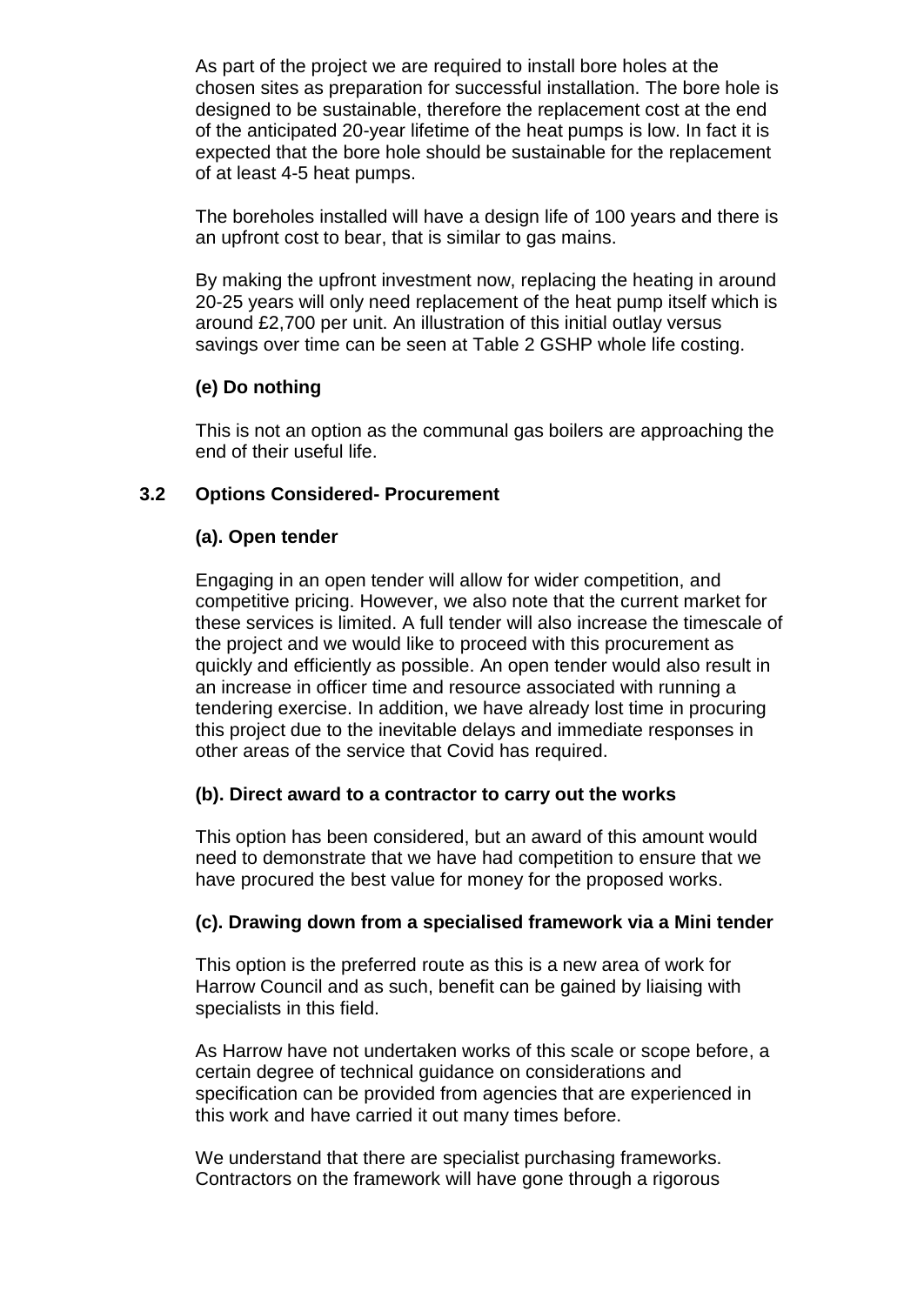selection process and will comply with the Council's contract procedure rules.

On balance time constraints and the imminent nature of work to carry out at the sheltered sites, drawing down from a specialised framework is the preferred route to market. Also due to the specialist nature of the works this would require a design and build contract procurement route. Accessing frameworks may levy an administration fee, so cost will be reviewed against overall value for money and current contract costs with our procurement partners.

#### **(d). Do nothing**

Doing nothing is not an option, as failure to have a contract provision in place for the delivery of this integral service could result in a breach of Health and Safety Regulations and our statutory responsibilities as a social housing landlord.

Failure to award the contract and re-procure appropriately means that the Council will be in breach of our internal governance policies and Contract Procedure Rules.

The recommended route is to proceed with the installation of Ground Source Heat Pumps within the sheltered blocks via a mini – tender from a legally compliant Framework Agreement.

### 4. **Background**

- 4.1 The Mayor of London has set out an ambition plan to achieve net zero carbon by 2030 and to have lowest air pollution of any major city. As previously mentioned, in line with this, Harrow Council have called a Climate Emergency and are working to reduce carbon emissions within the borough.
- 4.2 The Council's Climate Change strategy sets out plans for our contribution as a Council to tackle climate change, whilst also reducing energy bills, improving the health and wellbeing of our residents and saving our environment.
- 4.3 The GLA reports that Harrow's total carbon emissions in 2015, were around 770 kt CO2e. Harrow's main emissions sources are domestic heat and road transport.

Some actions highlighted in Harrow's strategy includes:

- Energy efficiency improvements in existing buildings
- Decentralised generation of heat or electricity such as renewables
- 4.4 As stated above in Section 2, the recommended route is the installation of Ground Source Heat Pumps at the 3 sheltered schemes.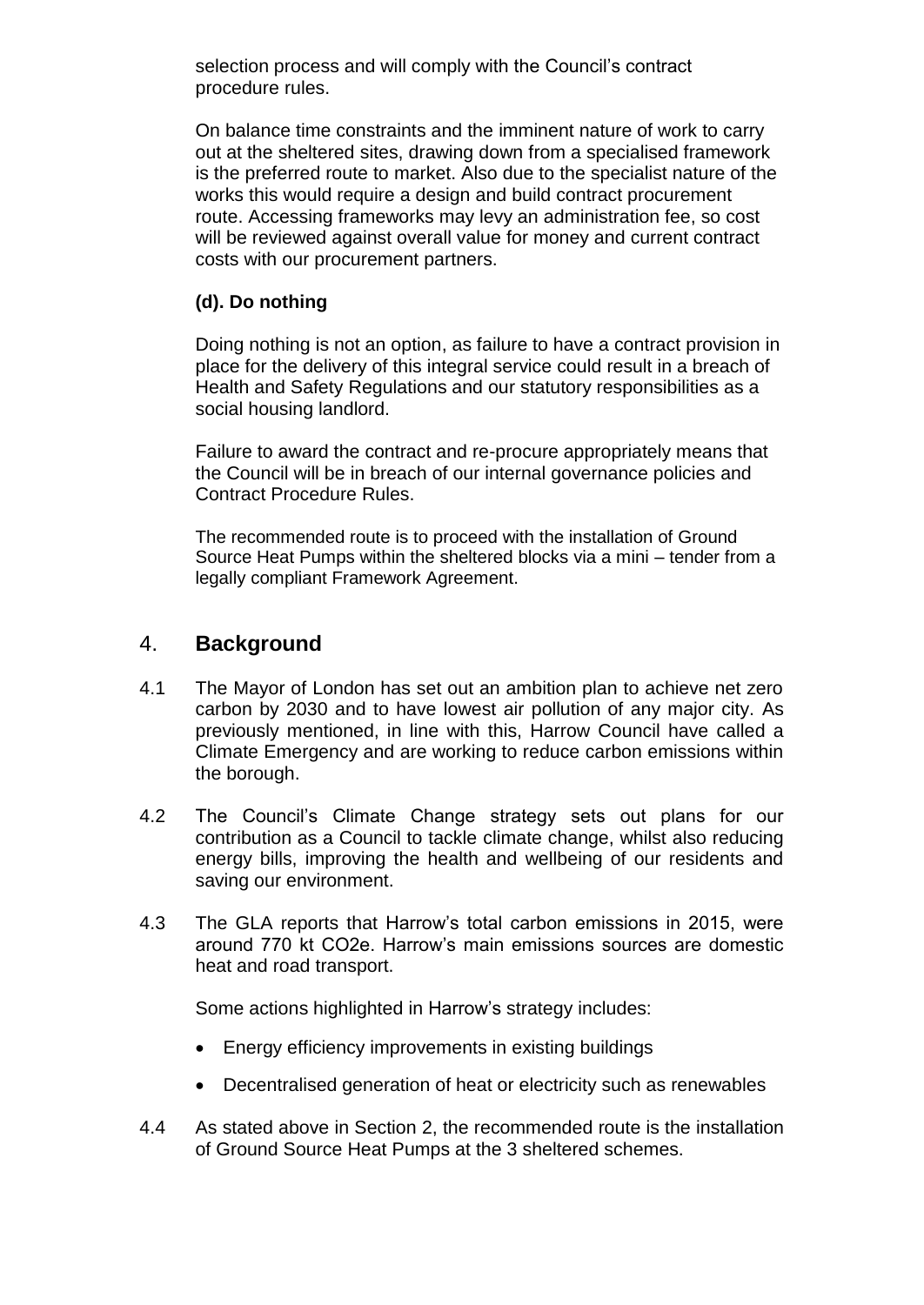- 4.5 Harrow Council commissioned consulting group Kensa to produce initial feasibility reports, and then requested detailed designs for the three sheltered scheme sites, to provide estimates of full project costs.
- 4.6 The Planned Investment Team authorised the design work to provide the scope for decommissioning and design for the installation of GSHP technology across the sites. This included advice on the insulation of the building so that it's more airtight and additional electrical works for the incoming mains to the building.
- 4.7 GSHP makes use of solar energy stored in the ground to provide one of the most energy-efficient ways of heating buildings.

GSHP are suitable for a wide variety of buildings and are particularly appropriate for low environmental impact projects.

The Energy Savings Trust recognises that GSHP provide the lowest cost heating and hot water solution. They work by burying pipework underground to collect low grade, renewable energy from the ground. The heat pump itself uses a refrigeration process to upgrade this heat to temperatures more useful for space and water heating.

4.8 Overall, the installation of GSHP will result in the following outcomes:

a. **Tackling fuel poverty** by increasing low-income household's energy efficiency rating and therefore reducing their energy bills;

b. **Supporting clean growth** and ensure homes are thermally comfortable, efficient, and well-adapted to climate change.

c. **Supporting economic resilience and a green recovery** in response to the economic impacts of Covid-19, creating thousands of jobs; and

d. **Using learnings from the delivery experience** to inform the development and design of further energy efficiency and heat schemes.

#### **5. Current situation**

5.1 From the detailed design work for Ground Source Heat Pumps that was carried out by Kensa, the indicative costing has come back as follows. This includes estimates for all the preliminary works that need to ensure a successful installation at the sites. Kensa have also reported that the levels of insulation at the properties are good in terms of preventing heat loss.

| <b>Site</b>                                | <b>Alma</b> | <b>Meadfield</b> | <b>Cornell</b> |
|--------------------------------------------|-------------|------------------|----------------|
| No. of properties                          | 35          | 31               | 31             |
| <b>Gross Price Excluding</b><br><b>VAT</b> | £652,950    | £518,726         | £507, 994      |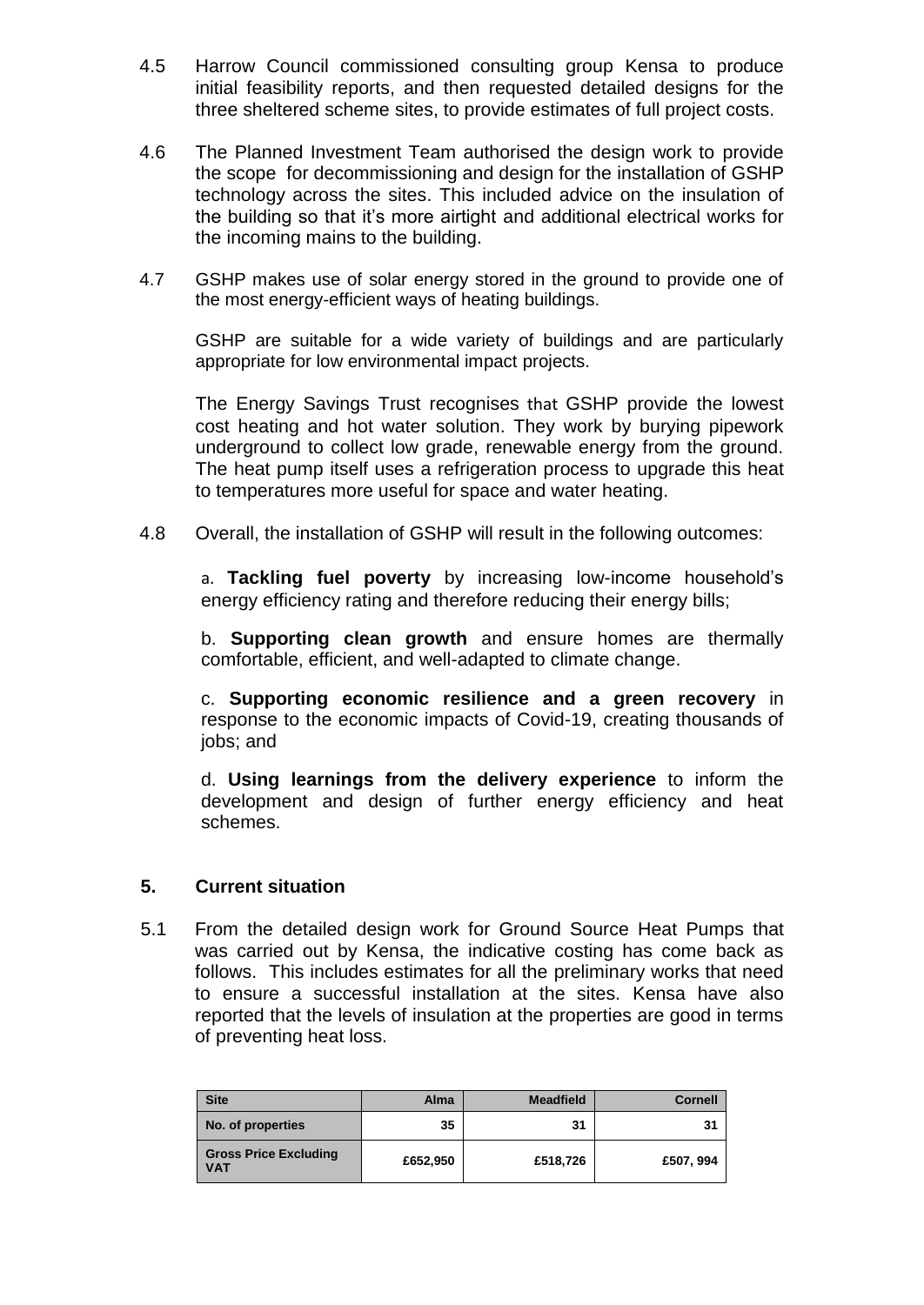| Note – the above costs<br>include all plantroom<br>removal etc @ | £21,500 | £22,500 | £21,500 |
|------------------------------------------------------------------|---------|---------|---------|
| Per property Average                                             | £18,656 | £16,733 | £16,387 |

5.2 This is a total of £1,679,670 in total and a breakdown of costing will be discussed in more detail at Section18 (financial implications) of the report.

The works to Alma Court and Cornell House will take place in financial year 2021/22. The with work at Meadfield will commence in 2022/23. Although not showing signs of immediate need of replacement, the initial communal stock survey shows that it is the same design as Alma Court and Cornell and will ultimately be requiring replacement imminently. However, should there be capacity within financial year 2021/22 Meadfield will be brought forward.

5.3 A detailed scope of works has been issued for each site as part of the detailed design briefs.

The Council will ensure that the tender documentation incorporates the specific scope to inform the design work and provide appropriate information to any tendering suppliers, of what is expected within this project. Consideration of project management from start to finish (i.e. decommissioning, sub contractual management as well as the associated groundworks, and resident support) will be addressed.

It should also be noted that the available areas for boreholes at Meadfield House are limited and as such approval is essential for the car park area and road entering the building. We are in discussions with Highways to obtain the relevant permissions.

If clearance is not given, then a possible alternative is to utilise multiple (x6 min) air source heat pumps which will be sited on the roof area near to reception and feed the individual heat pumps that will be installed in the individual units.

- 5.4 The funding for the 2 schemes at Alma Court and Cornell House in 2021/22 and Meadfield in 2022/23 is to be agreed by Council as part of the HRA Capital Programme.
- 5.5 A full breakdown of funding streams is available in Appendix 1. The Renewable Heat Incentive (RHI) will not be available from March 2021.

We do intend to seek other grant funding opportunities to subsidise this work but the funding landscape is changing rapidly and can be limited in terms of qualifying criteria. The Government will announce details of the Social Housing Decarbonisation Fund shortly. As previously stated, we believe that this scheme would also likely benefit from the Clean Heat Grant. While funding to offset capital and lifetime costs is welcome, it should also be noted that this is fluid as streams come on line and or are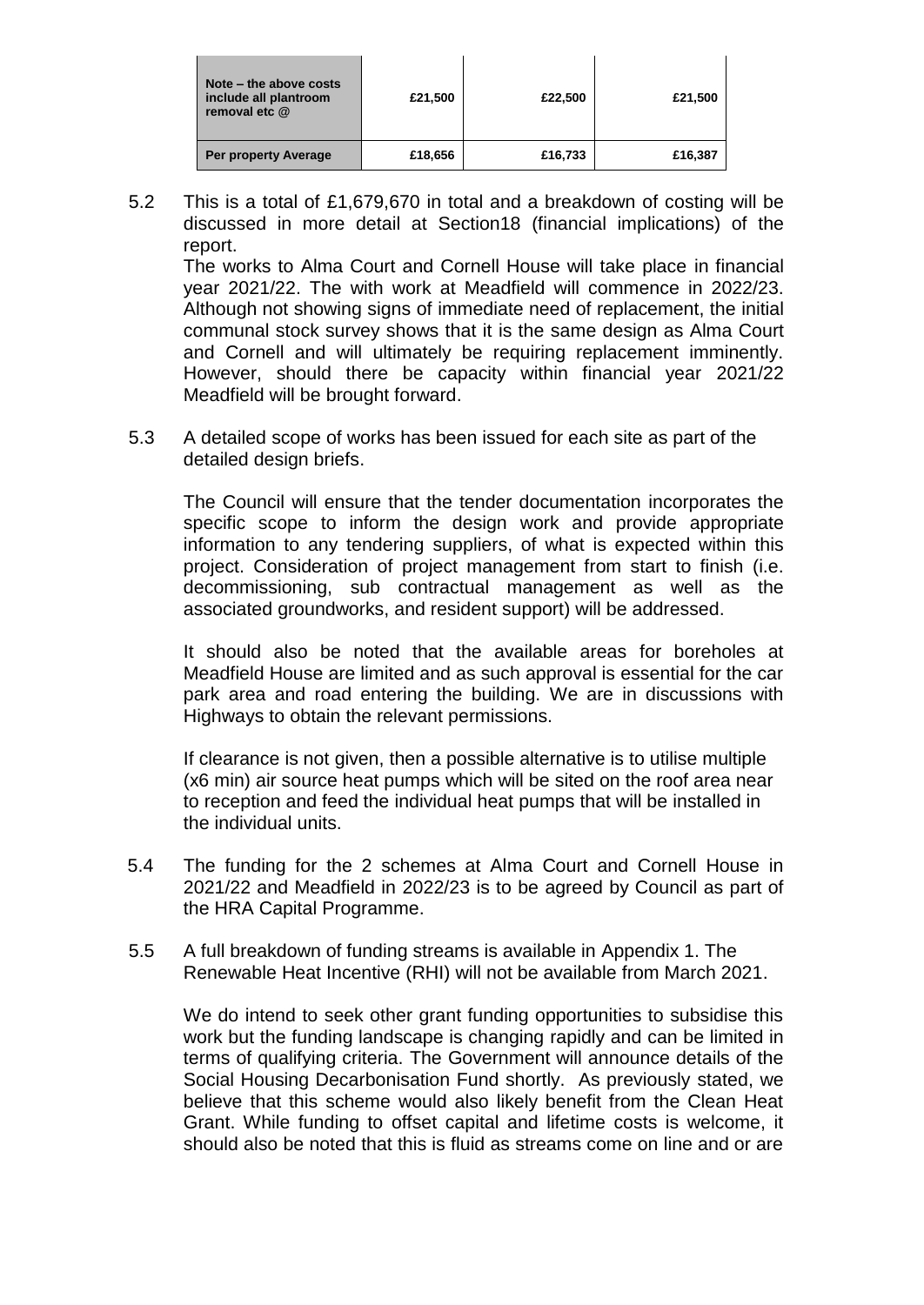withdrawn (e.g. RHI) with the potential to be replaced, and this poses a challenge in evaluating the Councils' eventual contribution.

- 5.6 The Clean Heat Grant is part of a bigger Clean Growth Strategy, which was first published in 2017. The idea of the strategy is to decarbonise the UK's heat and phase out high-carbon fossil fuel installations in the 2020s for off-gas properties. Scheduled for commencement in 2022 and is currently the Government's successor scheme to the RHI. As with the RHI initiatives, there will be a requirement to provide evidence of works installed, and at this time we are awaiting further guidance to review if we are able to draw down from this grant funding retrospectively, once Government consultation/ grant conditions/scope is confirmed.
- 5.7 It is important to note that this funding or contribution **is not guaranteed** and *not integral to* the recommendation that we are putting forward to Cabinet.

#### **6. Why a change is needed**

- 6.1 The communal gas boilers at Cornell House, Meadfield House and Alma Court are approaching renewal.
- 6.2 We believe that we are now at a point in time, where like for like fossil fuel replacement is not an appropriate solution in meeting our local policy aims as well as regional and national targets. To achieve this, we would still need to invest in decommissioning the current gas infrastructure.
- 6.3 The recommendation of GSHP at these 3 sites will deliver the most carbon efficient, affordable fuel, lowest lifetime cost.
- 6.4 These works will still need to continue even without external grant funding. However, should we be successful in securing any funding GSHPs would be most likely to attract funding under the Clean Heat Grant.
- 6.5 The schemes need a long-term quality installation that ensures the continued safety and comfort of residents, whilst addressing the requirements of the Climate Change strategy. that saves the Council as well as resident money over the longer term.

#### **7. Implications of the Recommendation**

- 7.1 The implications of this recommendation will ensure that:
	- The legacy gas heating systems are replaced by more carbon efficient technology. Gas emission vs Heat pump over the year can be seen as a 69.6% saving, amounting to a tonne of carbon saved per unit over 20 years. The Council is ensuring that they are 'future proofing' these heating systems.
	- There is a potential opportunity to recover some costs through grant funding, as discussed above.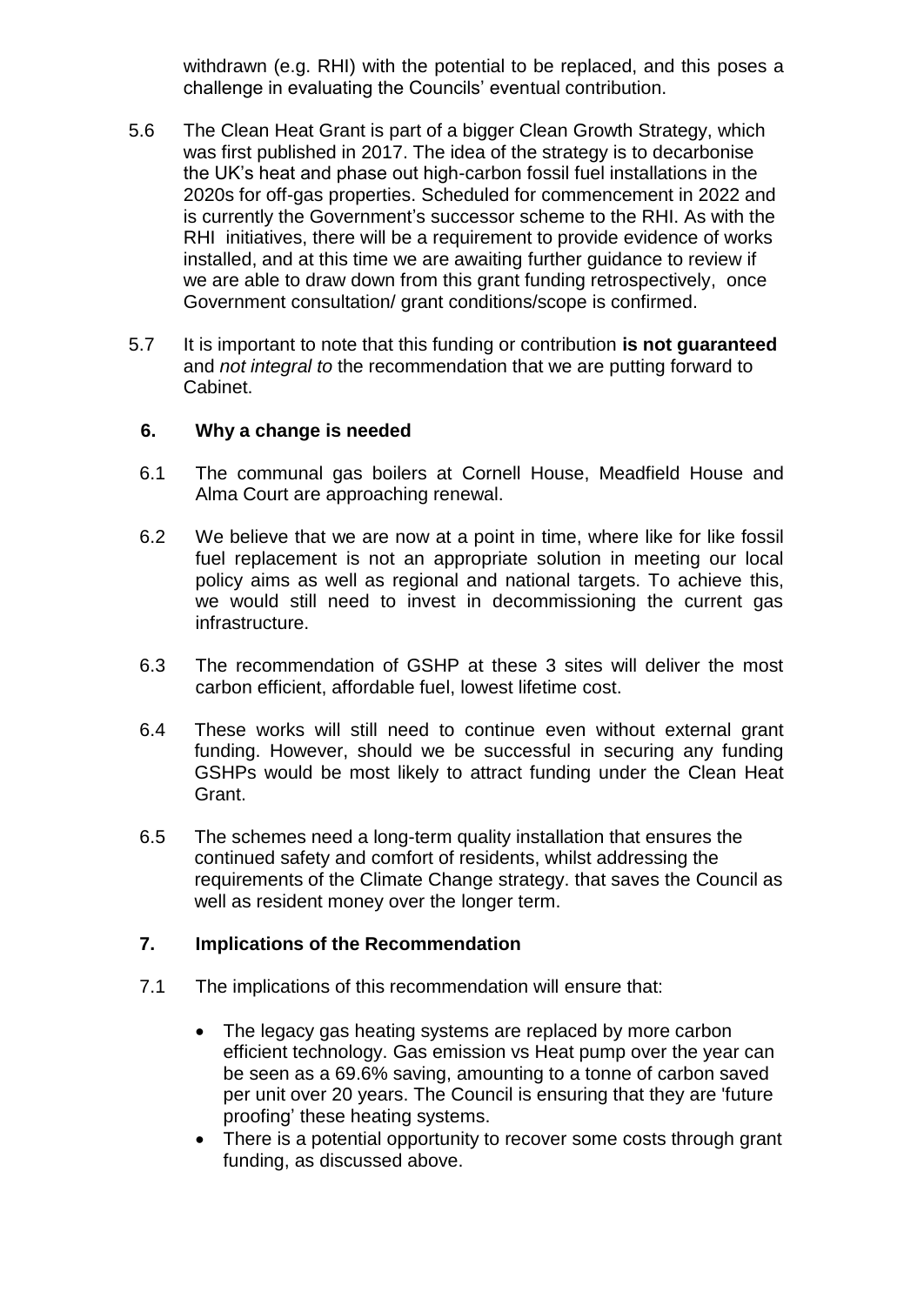- Future maintenance of GSHP will be under warrantee for 5 years and will not require replacement for in excess of 20 years.
- As this solution requires the least maintenance, it produces the best value lifecycle cost.
- The removal of gas improves the safety of these sheltered properties and they will not require an annual CP12 certificate (also a saving of £100 to £150 p.a. per site).
- GSHP will reduce our sheltered residents bills as for every 1p increase in the cost of electricity, the efficiency of the heat pump means the cost of heat delivered only increases by around 0.3p/kWh.

### **7.2 Estimated running costs (post installation)**

Using Alma Court as a typical example, the total estimated annual running cost for a 1 bedroom flat will be circa £295 per year.

- Residents currently also contribute to communal heating/hot water at a cost of £17.02 per week. Annually this equates to £885.04.
- There are 35 flats in Alma so in total this would be £30,976.40.
- With installation of GSHP the annual communal cost would be in the region of £1035 in total.
- Therefore, each flat would annually pay circa £29 (£1035/35) towards communal heating, which equates to 56p per week.
- It is important to note that this communal cost relates to heating and hot water and does not affect any resident services charge costs that are currently in place.

### **8. Carbon savings and life cycle costings for heating technologies**

8.1 The Carbon CO2 savings that can be achieved by employing a Ground Source Heat Pump in comparison to a gas boiler are substantial.

Based on the in- depth scheme reports, the carbon emission savings over a year would be equal to a tonne per property if installation was to take place.

8.2 From the EPA gov website, a tonne of carbon emissions is equal to 216 Passenger vehicles driven for one year (a breakdown of how this is calculated can be found by visiting [\(https://www.epa.gov/energy/greenhouse-gas-equivalencies](https://www.epa.gov/energy/greenhouse-gas-equivalencies-calculator)[calculator\)](https://www.epa.gov/energy/greenhouse-gas-equivalencies-calculator).

The tables below display carbon reduction figures, whole life costing and CO2 emissions *(Source Kensa Contracting.)*

#### **8.3 (Table 1) Carbon reduction based on Average consumption – SAP 10 Carbon intensity figures**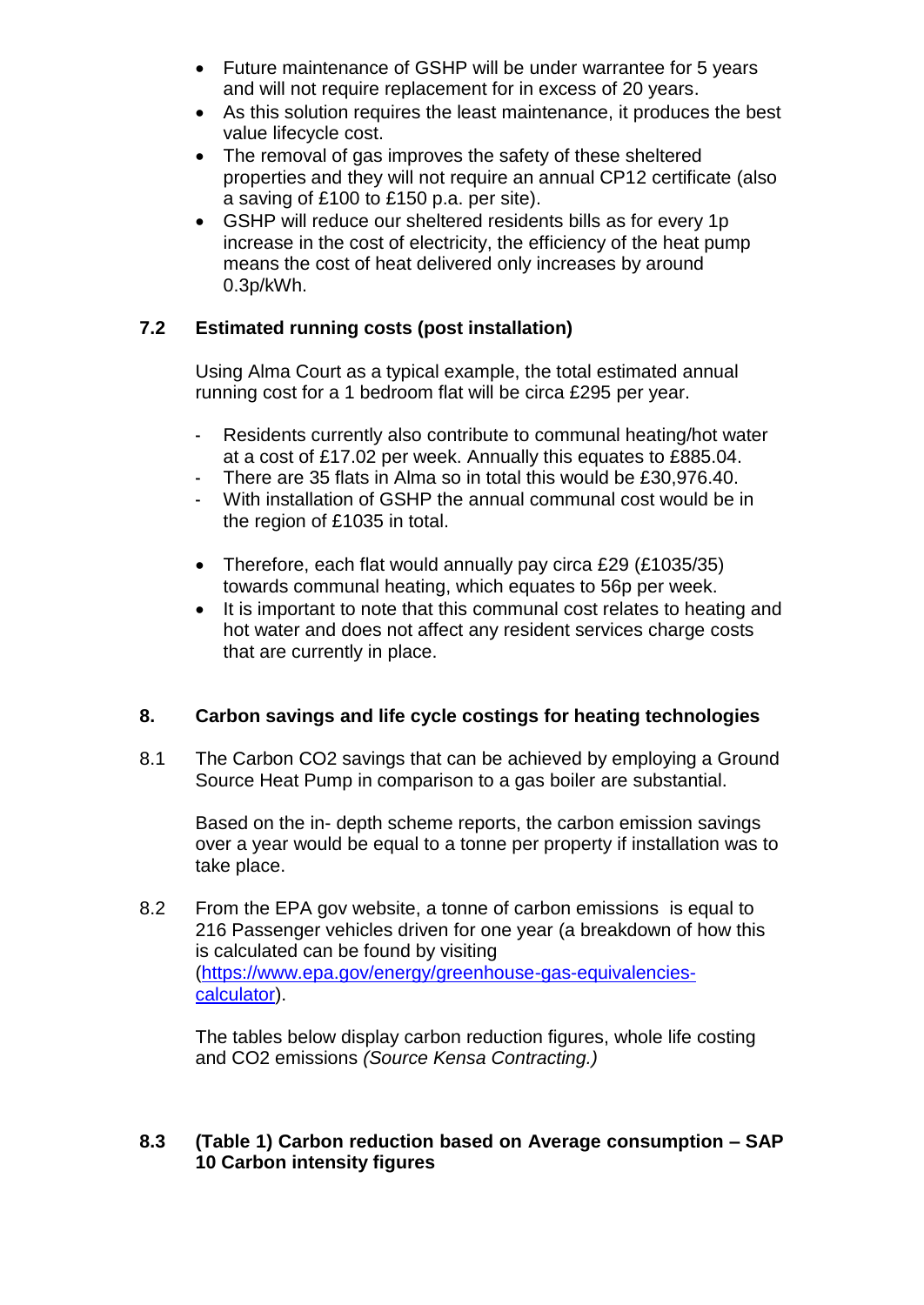|      | Gas              |             | <b>Heat Pump</b> |             |
|------|------------------|-------------|------------------|-------------|
|      | Carbon Intensity | $kgCO2$ per | Carbon intensity | $kgCO2$ per |
| Load | Gas              | Year        | Electric         | Year        |
| 6169 | 0.21             | 1524.18     | 0.233            | 463.69      |

| <b>Saving</b>          | 20-year<br><b>Saving</b> |                   |
|------------------------|--------------------------|-------------------|
| Year 1 saving $kg/CO2$ | Carbon Saved             | T/CO <sup>2</sup> |
| 1060.49                | 69.6%                    | 71 71             |

8.1 As can be seen from the table above, in summary it is suggesting that by installing GHSP technology, we will save circa 21 tonnes of Carbon over a 20 year period.

### **Table 2** – Whole life costing

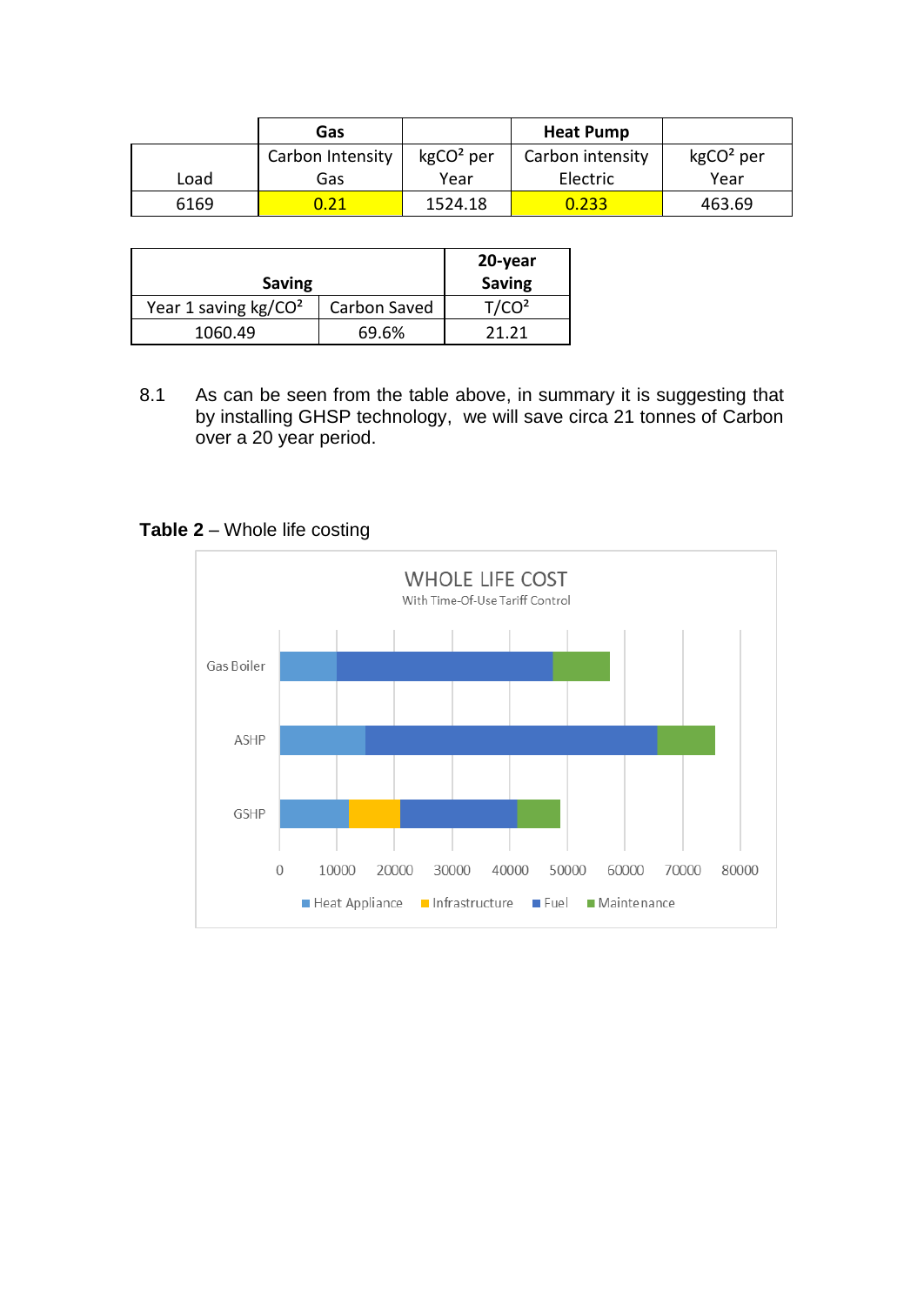

8.2 In addition to the above costings, due to significant space occupied by the plant rooms we are exploring the opportunity to recover all of the space to bring this into use for residential purposes.

If we are able to replace the plant room with one additional flat,we will be likely able to generate additional rental income over the 30-year business plan. Further investigations will take place.

8.3 In conclusion the recommended path allows us to continue with statutory

duties in our domestic dwellings and Council wide premises whilst allowing us to implement the steps necessary to achieve a robust procurement exercise, and efficient delivery of GSHP within the borough's sheltered schemes going forward.

The recommendation will also allow us to move forward with meeting the objectives of our Climate Change Strategy and achieve the outcomes outlined above.

### **9. Resources, costs /Staffing/workforce**

#### **Resources – the need for a specialist supplier**

- 9.1 We require a specialist provider of renewable heating solutions to the social housing sector. This will ensure that we have relevant technical and tenure experience to deliver these challenging schemes. This includes ensuring a robust system design and quality of installation.
- 9.2 With the above provisions this will allow the Council help to mitigate the risk associated with these schemes. It will also help to manage the process and provide appropriate support for our sheltered residents who would be attracted by the advantages but are unfamiliar with the application of the new technology.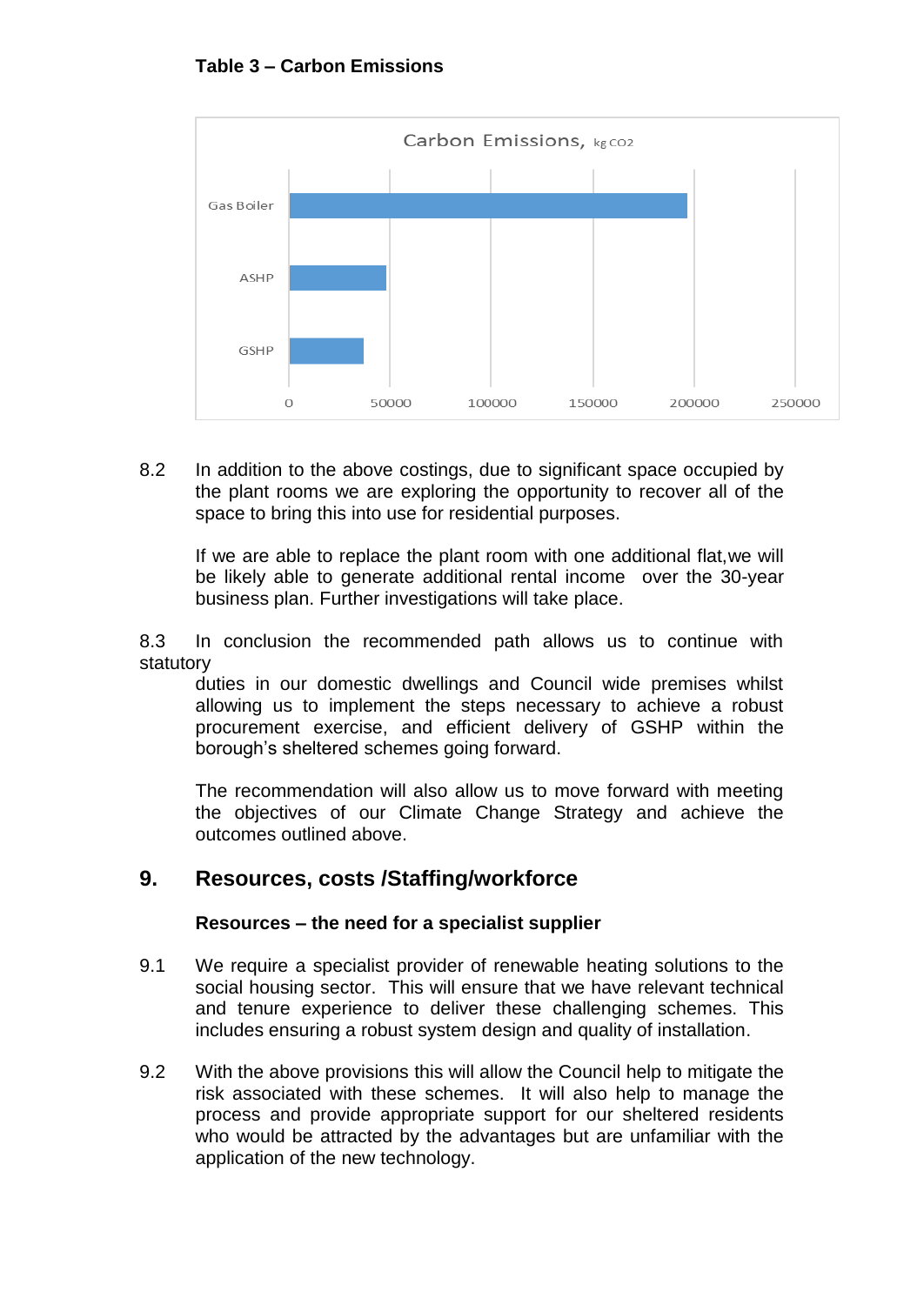- 9.3 We would also require a supplier who could provide training to our existing maintenance providers and staff. The winning supplier would be required to install MCS-accredited (Microgeneration Certification Scheme) heat pumps and has established innovative delivery using high quality devices.
- 9.4 The resident experience **-** work would need to take place on relevant communications around the introduction of the new technology, with our residents. We would ensure that the winning tenderer has experience of liaising with tenants on GSHP installation schemes using a developed a robust process for handling queries and concerns before, during and post installation. This would help to ensure disruption is minimised and that the operation of the heat pump is clear and simple for the tenant to use.
- 9.5 We would also ensure that we are clearly explaining the reasons for change and managing resident expectations and concerns whilst highlighting the savings and key benefits. We will use the experience and learning of previous local authorities working with our own resident consultation team.
- 9.6 From the resident perspective, GSHPs are able to deliver heating and hot water in the same way as a conventional heating system via radiators and hot water tanks which are controlled using a simple time clock and central thermostat. The units at each site (single boiler cylinder with no back up) and these are all operated with individual thermostats within the flats as there are varied heat requirements for the residents.
- 9.7 Individual room control will be provided by the Thermostatic Radiator Valve (TRV) fitted to the radiators so each tenant has the ability to control temperature on a room-by-room basis and the simplicity of this set-up means control is straightforward and the heat can be delivered as required throughout the day ensuring tenant comfort by providing controls and response equivalent to a mains gas alternative.
- 9.8 Resident education is key to the successful installation and operation of a GSHP system. Appropriate literature would be made available to distribute to tenants, including awareness flyers, 'what to expect guide' operating and troubleshooting instructions, all of which can be jointly branded for distribution to the relevant tenants.

#### **10.0 Ward Councillors' comments**

10.1 In response to the Council's declaration of a Climate and Ecological Emergency and commitment to achieving Net Zero Carbon Emissions by 2030, Harrow Council has made a commitment to deliver, and enable the delivery of retrofitting Borough housing stock to net-zero levels.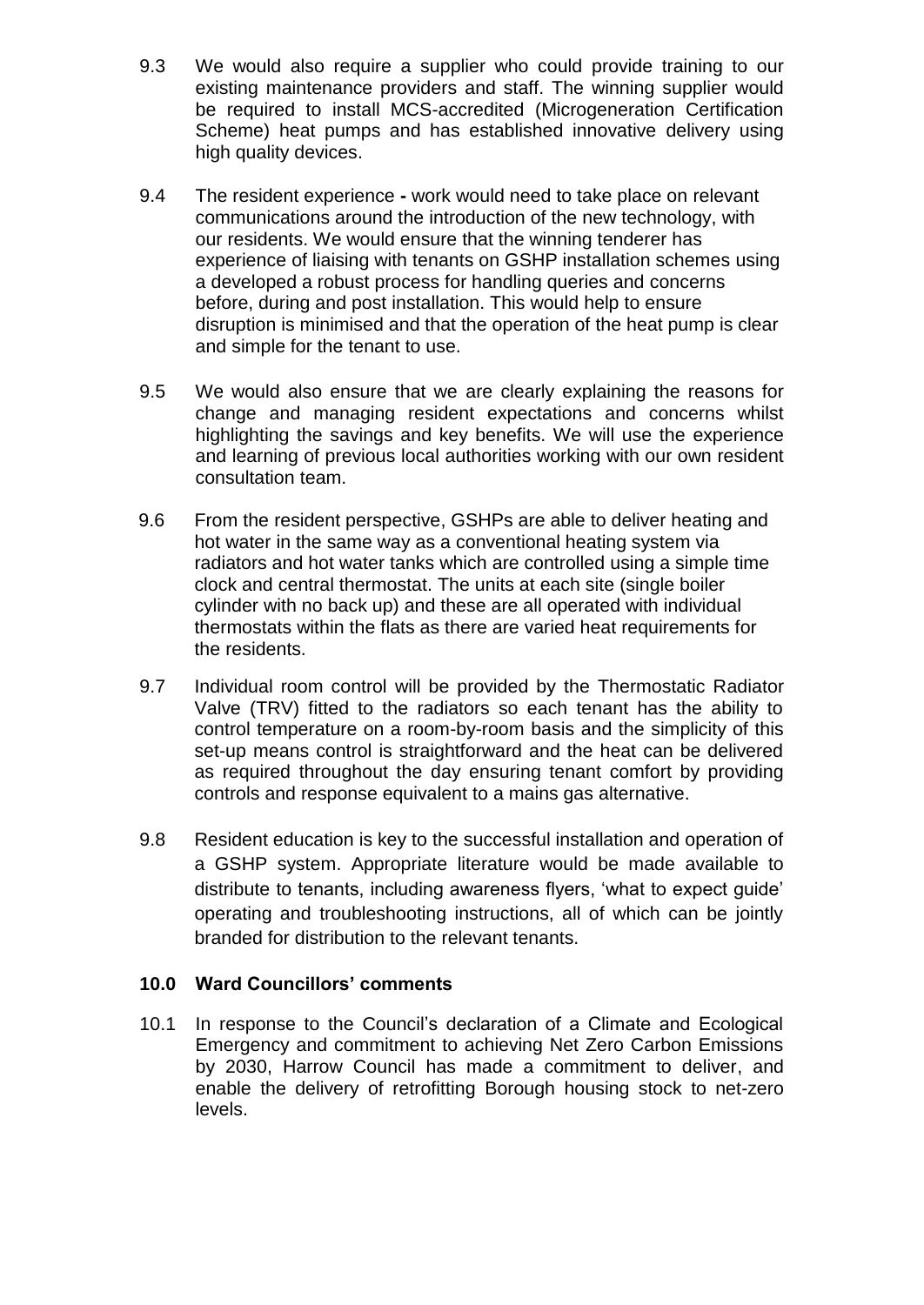10.2 This forms part of a broader ambition to scale up retrofitting, and upskill the local workforce via relevant social commitments by the winning supplier, which will help to start underpinning the growth of the green economy.

#### **11. Performance issues**

#### **Performance Monitoring and Key Performance Indicators**

- 11.1Performance is monitored regularly through our Contractor Appraisal Panels that are attended by the contractor, monitoring officers and Residents who work in partnership to ensure that a consistently highquality service is delivered.This is further evidenced by residents robustly monitoring performance and challenging any issues that have arisen.
- 11.2 Post the tender evaluation and subsequent award, the successful contractor will be managed effectively starting from mobilisation. Performance statistics will be reviewed on a monthly basis and monitored through a combination of KPI's and formal meetings, where any arising issues can be worked through jointly. The resulting data/ information will also be uploaded onto SharePoint so that information is more easily accessible to all relevant officers.

#### **12.0 Environmental Implications**

- 12.1 It is the intention that the delivery of any contract will contribute to the Council's objectives around social, economic and environmental sustainability. The Council intends to do all it can to ensure that it supports Harrow's economy by buying locally wherever practical and maximise opportunities for local people in employment and training.
- 12.2 Environmental considerations have extra significance as the Council has declared a Climate Emergency. As such the Council will be moving towards ensuring carbon neutrality. The installation of GSHPs within our sheltered blocks will contribute to the reduction of carbon emissions as well as the increased comfort of our residents.
- 12.3 Air quality improvements due to lack of combustion in heat pumps means that we could see carbon reduction emissions reduced by around a tonne per property.
- 12.4 Specific requirements on social, economic and environmental matters will vary according to the value and duration of each contract and will be part of the pre-tender procurement documentation for inclusion in the online tender portal.
- 12.5 The scheme will use products that will help reduce the Council's Carbon footprint. Requirements will be detailed in the specification as part of the procurement exercise.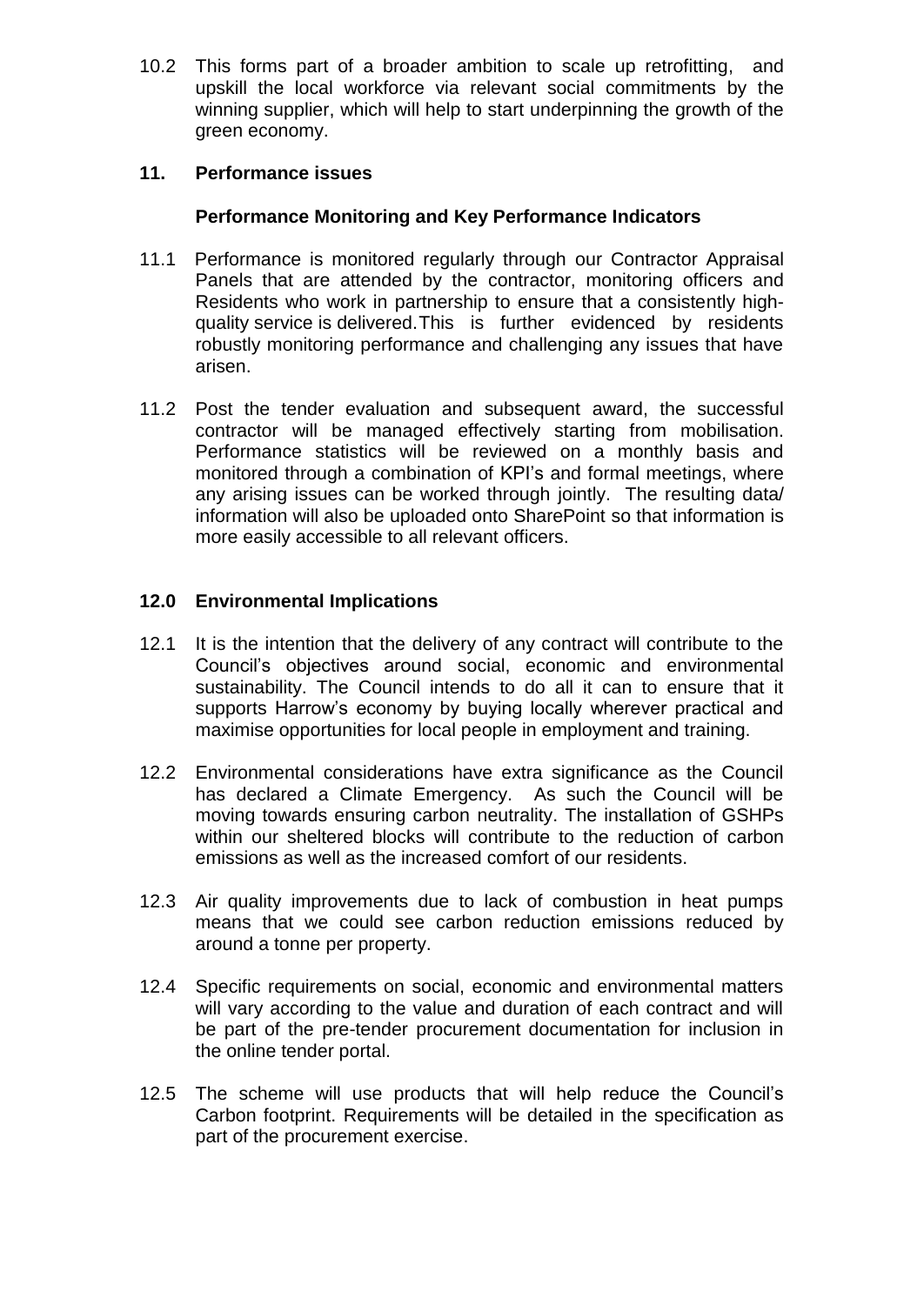- 12.6 The contract specification will ensure that tenders provide detailed information about their contribution to the environment and sustainability. The expectation will be for the successful contractor to make contributions during the life of the contract.
- 12.7 Targets will be set and monitored for employing apprentices and offering work placements and training opportunities to local young people.
- 12.8 We will encourage the contractor at tender stage to address how they will seek and create opportunities for Harrow businesses and voluntary and community organisations to compete to participate in our supply chains. Contributing not only to the local economy but reducing 'supply miles'.

#### **13. Social Value benefits**

- 13.1 Harrow Council will ensure that the appointed contractor will clearly outline any social value and will be proactive in engaging with Harrow Council's Community Engagement strategy, as well as encouraging tenderers to offer a series of added value initiatives such as providing training and work experience, supporting economic development and tackling environmental sustainability.
- 13.2 This tender is also part of the green recovery and we would expect local training and supply chain opportunities to result from this.

#### **14. Innovation and IT improvements.**

14.1 As previously mentioned, the measures that will be put in place will enable residents to save more on their heating bills and further reduce carbon emissions. The cold side infrastructure also removes any overheating risk associated with heat loss from high temperature heat mains circulating 24/7 and removed any cost of heat loss from the distribution system.

### **15. Data Protection Implications**

15.1 All personal data processed in connection with the contract will be carried out in full compliance with data protection laws including the Data Protection Act 2018 and GDPR.

### **16. Risk Management Implications**

 Risk included on Directorate risk register? Yes, Community Separate risk register in place? Yes – Housing Asset Risk register

The relevant risks contained in the register are attached/summarised below. **Yes**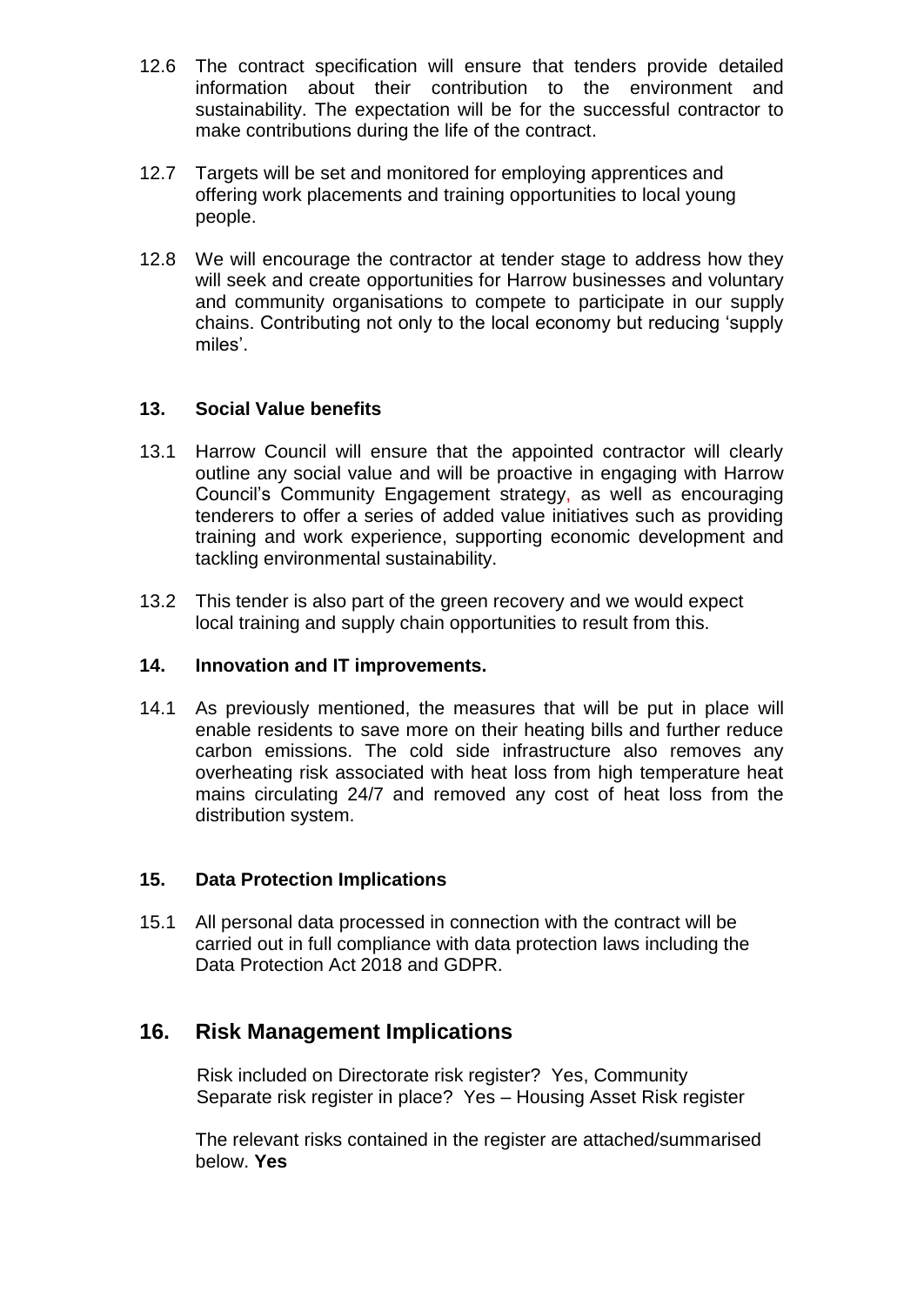#### The following key risks should be taken into account when agreeing the recommendations in this report.

| <b>Risk Description</b>                                                                                                                       | <b>Mitigations</b>                                                                                                                                                                                                                                                                                                                                                                                                                                                                                         | <b>RAG Status</b>             |
|-----------------------------------------------------------------------------------------------------------------------------------------------|------------------------------------------------------------------------------------------------------------------------------------------------------------------------------------------------------------------------------------------------------------------------------------------------------------------------------------------------------------------------------------------------------------------------------------------------------------------------------------------------------------|-------------------------------|
| Specific risks that are currently<br>unknown arising upon project<br>commencement                                                             | A risk register specific for this procurement will be started<br>from the outset of the process and will be maintained and<br>reviewed by all relevant staff regularly The assigned Project<br>Manager and Housing Asset Management team will ensure<br>there is a risk register in place from programme brief<br>onwards.<br>Specific risks will be monitored and managed on the project<br>as it moves forward. The aim of risk management is to<br>identify business risks and effectively manage them. | Medium/<br><b>Moderate</b>    |
| Unexpected costs arising from the<br>project                                                                                                  | There is a financial contingency in place to enable<br>unexpected costs to be managed within the overall cost<br>given for the project.                                                                                                                                                                                                                                                                                                                                                                    | High/<br><b>Moderate</b>      |
| <b>Attending Sheltered Scheme</b><br>sites in an emergency                                                                                    | Appropriate measures are in place to attend sheltered<br>scheme sites to address any issues that may arise, as a<br>priority.                                                                                                                                                                                                                                                                                                                                                                              | Medium/<br><b>Moderate</b>    |
| Procurement of contract -<br>specialist contractors required for<br>the project success                                                       | By engaging in a mini tender from compliant specialised<br>frameworks, we are ensuring that the supplier will be skilled<br>and knowledgeable within this area of work.                                                                                                                                                                                                                                                                                                                                    | Low/ Moderate                 |
| Poor performance of contractor<br>or their supply chain<br>The chosen delivery agent and their<br>supply chain may not perform as<br>expected | The contract/ tender documents will include provisions to<br>cover the Council in the event of contractor/sub-contractor<br>poor performance.<br>This will include cover for claims from third parties; loss or<br>damage to works, plant, materials and equipment; loss or<br>damage to client property; and death or injury of employees.                                                                                                                                                                | Low/ Moderate                 |
| Training incumbent suppliers for<br>provision of maintenance                                                                                  | Training will be provided for maintenance of this system by<br>winning tenderer.<br>This will be written into the specification.                                                                                                                                                                                                                                                                                                                                                                           | Low/ Critical                 |
| <b>Gaining VFM during reduced</b><br>capital investment<br>With reduced capital investment<br>there is a drive to maximise<br>efficiencies    | We will ensure that technological improvements in service<br>delivery together with more favourable warranties and grant<br>applications are investigated.                                                                                                                                                                                                                                                                                                                                                 | Medium/<br><b>Moderate</b>    |
| Winning contractor defaulting on<br>contract obligations                                                                                      | In the event the winning tenderer were to default on their<br>contract obligations in full or in part the contract will transfer<br>to the next supplier on the specialist framework on an interim<br>basis until an alternative provider is agreed.                                                                                                                                                                                                                                                       | Low/<br>Moderate              |
| New Technology and residents -<br>dealing with issues effectively                                                                             | With new technology being installed we will need to work<br>closely with residents as well as the appointed supplier so<br>that there is sufficient training, confidence and buy in as well<br>as adequate training given to the contractors that are<br>maintaining the individual installation systems.                                                                                                                                                                                                  | Very high/<br><b>Moderate</b> |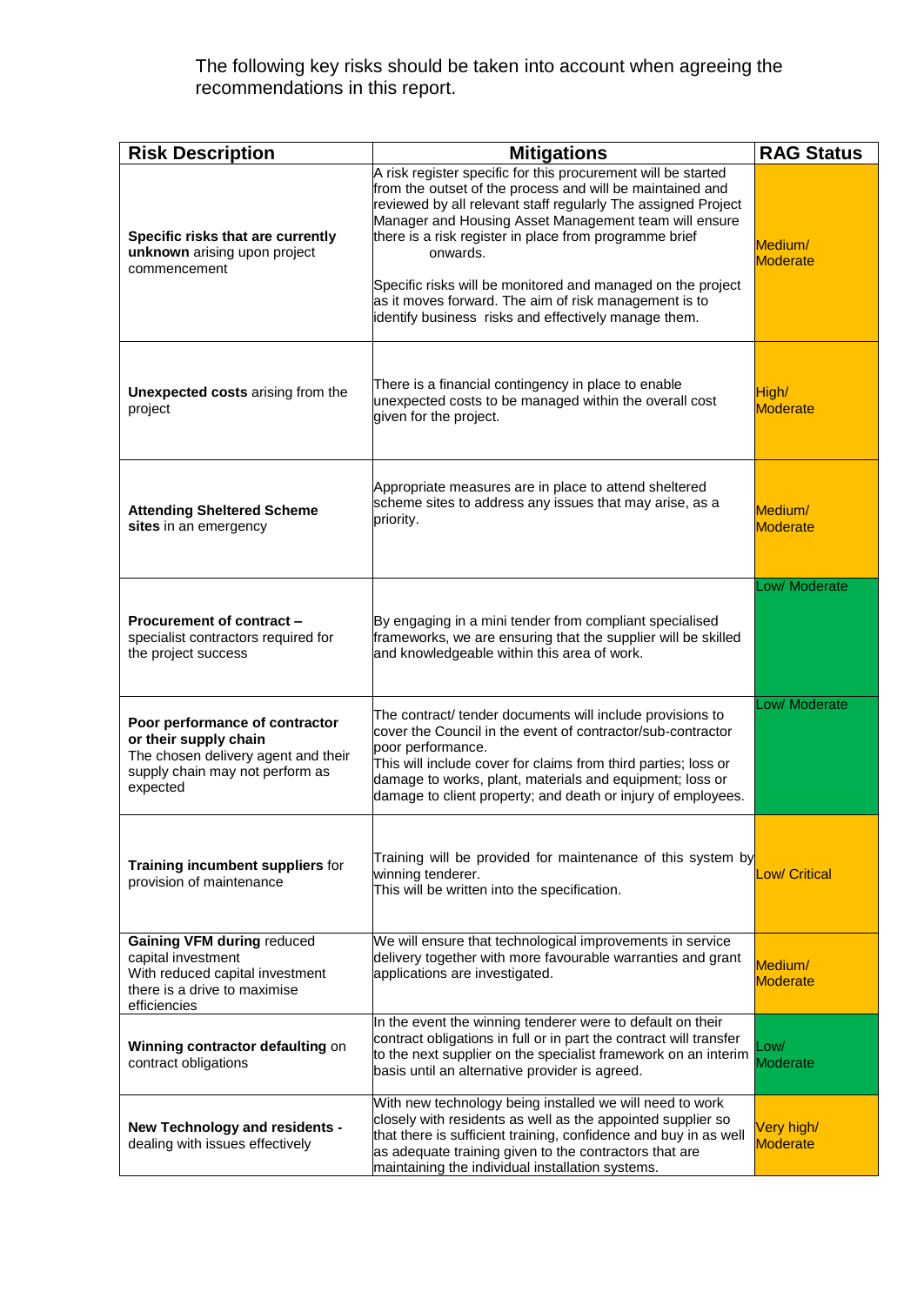| Aftercare programme to support<br>resident understanding and<br>adoption of new scheme | Consultation to take place.<br>Addressing concerns and setting realistic expectations<br>To support our residents with a robust aftercare programme<br>and access to continued support.                                                                                                                                                                                                                                                                                                              | <b>Medium/ Critical</b> |
|----------------------------------------------------------------------------------------|------------------------------------------------------------------------------------------------------------------------------------------------------------------------------------------------------------------------------------------------------------------------------------------------------------------------------------------------------------------------------------------------------------------------------------------------------------------------------------------------------|-------------------------|
| Company's business continuity<br>plans                                                 | We will ensure business continuity plans are in place at<br>mobilisation to deal with immediate and short- term risks and<br>will also look to put contract bonds in place.<br>We will ask as part of the ITT and at mobilisation review with<br>to ensure we are confident of proposed continuity plan.                                                                                                                                                                                             | Low/<br>Moderate        |
| Access issues to carry out the<br>project - (in line with Covid<br>precautions)        | This project is subject to multiple access requirements to<br>each address. Lack of access co-operation would<br>severely impact on project performance and programme<br>delivery, delaying the safety improvement for our<br>residents.                                                                                                                                                                                                                                                             | High/ critical          |
| Thorough resident consultation -<br>communication of changes                           | We will (continue to) hold Resident Consultation<br>meetings to explain the necessity of these works to<br>residents and Scheme Co-Ordinators. A full-time site<br>based Resident Liaison Officer will be provided through<br>the contract and will work collaboratively with our in<br>house Resident Consultation Officers to mobilise<br>awareness amongst residents to encourage co<br>operation.<br>Realistic expectations - differences in current to new system<br>and managing expectations. | Low/<br>Critical        |
| Delays in project - Covid<br>restrictions and working with<br>vulnerable tenants       | Outcome of any resurgence of Covid19 restrictions and<br>impact on the industry remain unknown. This will be reviewed<br>on regular basis to monitor cost impact.<br>Given the vulnerable nature of this resident group, the<br>Council will insist on Covid safe procedures and PPE at all<br>times.                                                                                                                                                                                                | High/<br>Critical       |
| Failure of a heat pumps                                                                | In the unlikely event of a failure, minimum down time - it will<br>take 20 minutes to replace. (2/3 additional heat pumps and<br>trained person can replace (tenant will still have hot water).                                                                                                                                                                                                                                                                                                      | Low/<br><b>Moderate</b> |
| Progress and performance - KPI's                                                       | Key performance indicators will be put in place to measure<br>and analyse service standards.<br>and analyse service statute of an early stage and corrective High/<br>action taken.<br>KPI suites will form part of the ITT and will be reviewed<br>monthly. Any delays and issues will be discussed and<br>resolved at these meetings.                                                                                                                                                              | <b>Moderate</b>         |

Project commencement – the above scenarios would add further governance input, resulting in a delayed start on site, which could cause a deferral in the commencement of the project.

If this were to happen, we would keep all relevant Officers updated with the situation and informed of solutions.

## **17. Procurement Implications**

As set out in the Options considered section above we are:-

17.1 We are requesting authority to go to market to undertake a mini competition to award essential heating upgrade works for the Sheltered schemes at Cornell, Meadfield and Alma Court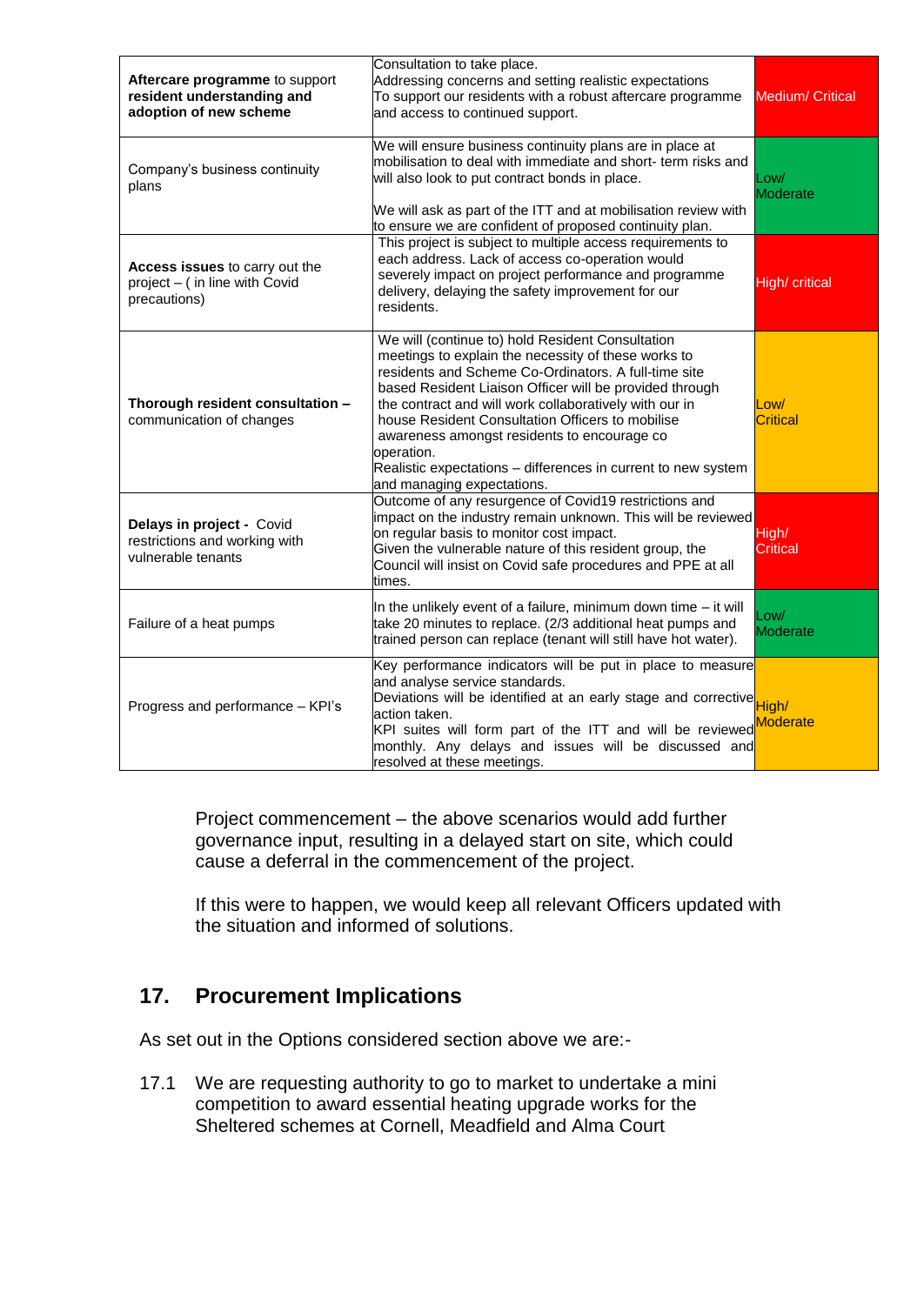17.2 The preferred route to market is to draw down from a legally compliant framework agreement.

- 17. 3 The Procurement Team will be involved in supporting the service area in undertaking the mini competition as well as agreeing the Quality/Price/Social value weightings.
- 17.4 In respect of the recommendation to approve the commencement of re-procurement exercise; the Procurement Team will support the service area and ensure any future award is made in compliance with relevant governance and demonstrates value.

## **18. Legal Implications**

18.1 Legal notes the processes to be undertaken by officers in tendering for essential heating upgrade works for sheltered schemes at Cornell House, Meadfield House and Alma Court.

The Framework Agreement to be accessed must be tendered in accordance with the Public Contracts Regulations 2015 and lists the Council as one of the authorities that can access such Framework Agreement.

Before entering into a Framework Agreement due diligence checks must be carried out to demonstrate that the Council can lawfully access the Framework Agreement and that it is fit for purpose and provides value for money. Officers must follow the process set out in the Framework Agreement in selecting the contractor to undertake the works.

- 18.2 The Council's Contract Procedure Rules provides that a procurement of the value over £500,000 must obtain cabinet approval which is the authorisation sought under this report.
- 18.3 HB Public Law should be contacted for any legal assistance in accessing and calling-off from the framework agreement.

### **19. Financial Implications**

The Planned investment team has set a spend value of £1,679,670 across 2 years to address the required works at the 3 schemes.

Financial implications of the proposed decision:

- 19.1 The HRA capital programme to be approved by Council in March 2021, has provision to enable Cornell House and Alma Court to be funded in 2021/22 and Meadfield House in 2022/23 at a total cost of £1.800m.
	- 19.2 The value of the capital works contract for all 3 schemes is £1,679,670. (Cornell House and Alma Court totalling £1,160,944 and Meadfield House, £518,726).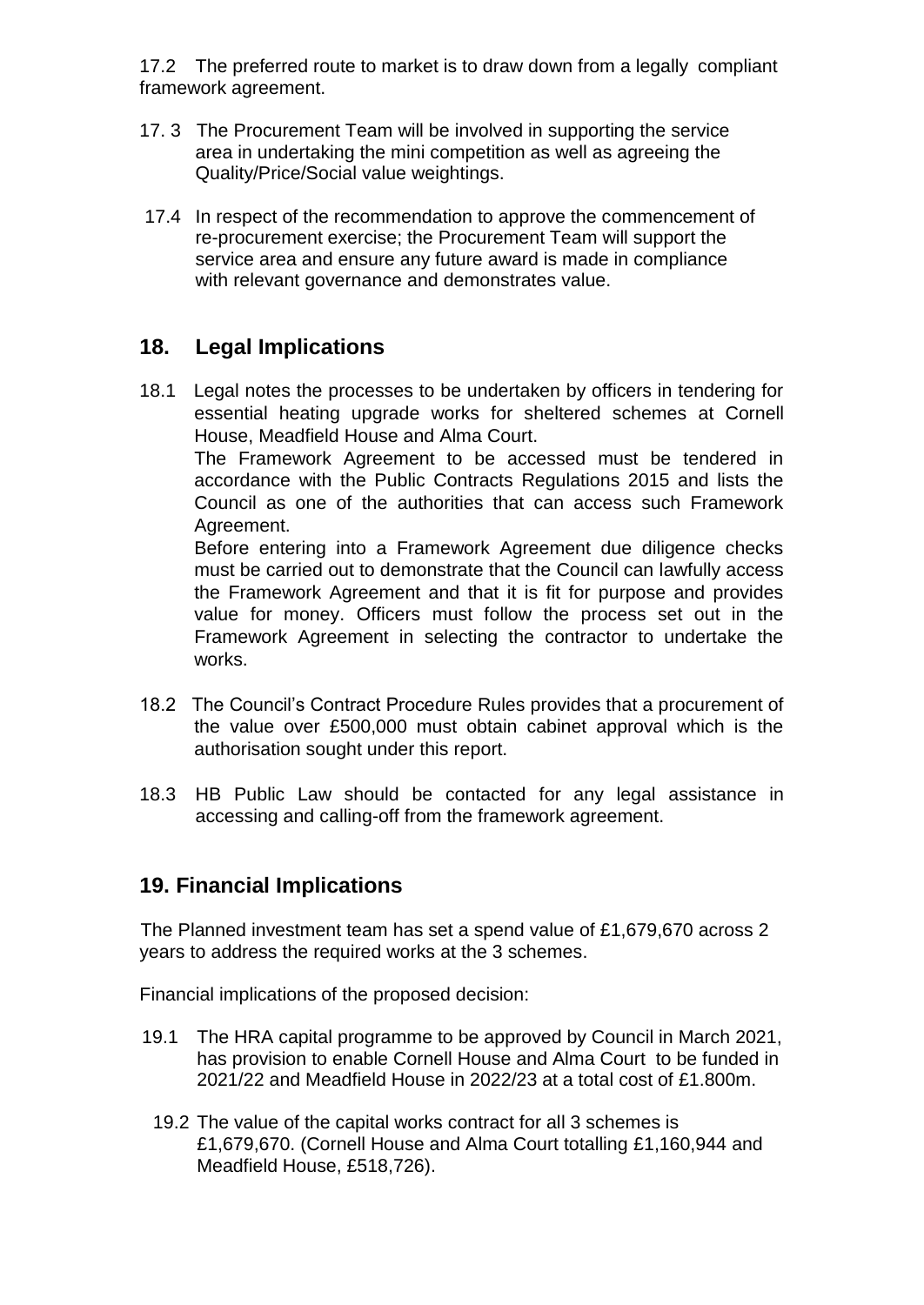### **Additional Costs**

This includes a contingency and professional fees-

| Staffing costs   | £20,000  |
|------------------|----------|
| Contingency      | £100,000 |
| Legal costs/ CDM | £5,000   |

The total contract value requested is £1.805m over two financial years to cover the 3 schemes.

- As per paragraph 4.5, the service will seek to secure additional grant 19.3 funding, and if successful will adjust the funding profile accordingly and seek to bring forward Meadfield House earlier into the programme.
- 19.4 Although there is adequate budget for revenue and capital works, there will be some savings in terms of revenue i.e. reduced maintenance costs (there will be no further requirement for annual CP12 certification and tenants should see a reduction in their annual communal heating charge as per Section 6 of the report).
- 19.5 No leaseholders are affected therefore no Section 20 notices are required to be served.
- 19.6 Expenditure on HRA units is funded entirely from HRA resources with no requirement to borrow and no impact on General Fund.
- 19.7 A review of service charges for non-sheltered dwellings is due to be completed in 2021/22 and the results, following any consultation, will be implemented as appropriate. This will be followed by a review of service charges for sheltered dwellings which may result in adjustments to the charges payable and this will be reported to Cabinet when appropriate.
- 19.8 The contracts put in place will pay the London living Wage (LLW).

## **20. Equalities implications / Public Sector Equality Duty**

- 20.1 The procurement exercise will be designed to deliver existing policies and strategies maintaining the current level of equality in service provision. The contract specification will be very clear on the equalities related duties on contractors, given the wide range of needs of our customers.
- 20.2 An initial Equality Impact Assessment has been prepared specifically for the procurement exercise. This identified no need for a full assessment at this stage because it did not identify any potential for unlawful conduct or disproportionate impact. All opportunities to address diversity-particularly vulnerability for all tenants and will be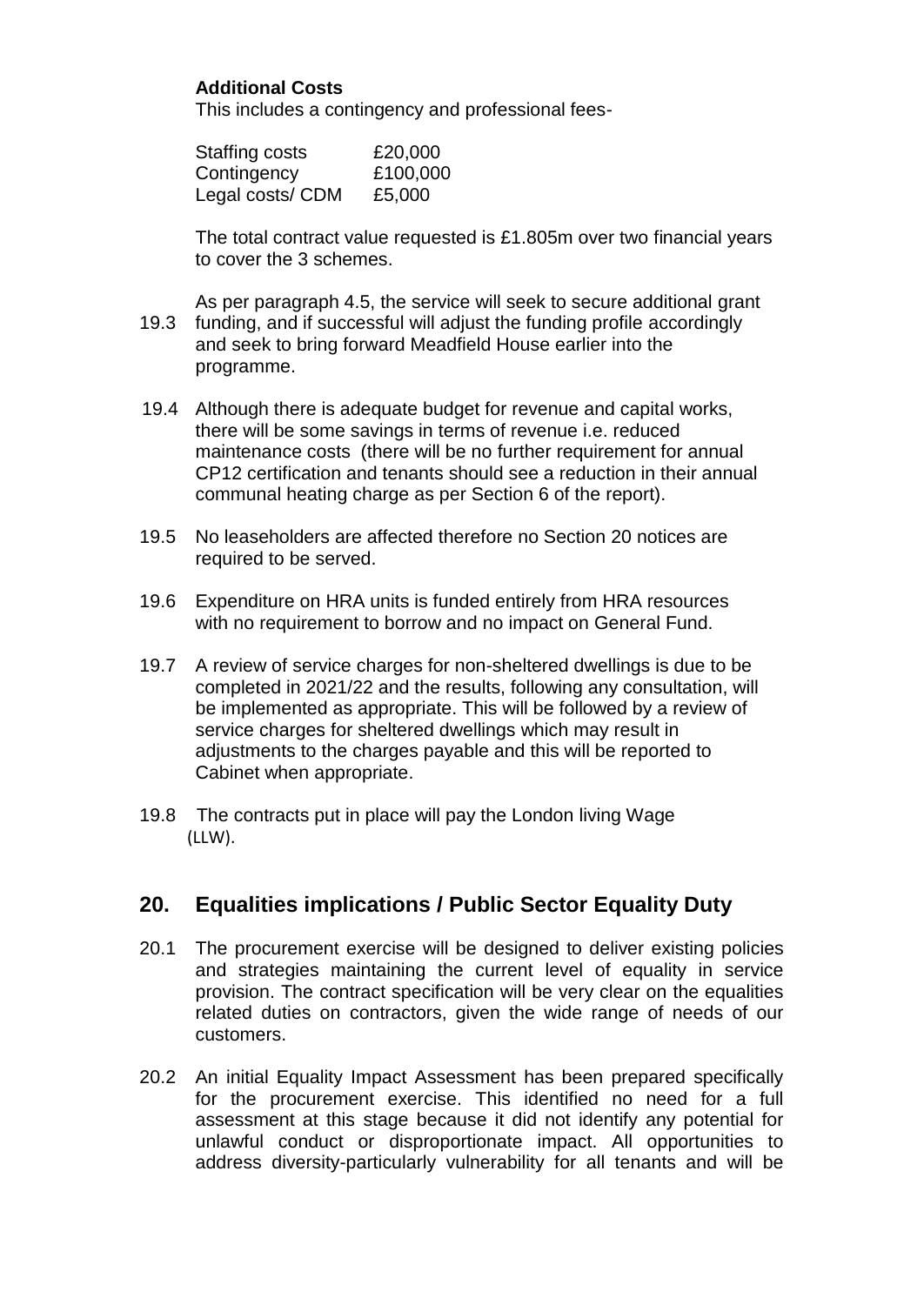addressed through the contract specification and ensure residents receive the same service regardless of but taking into account specific needs. We will address these in our tendering documents and processes. The assessment will be updated as the contract moves forward.

## **21. Council Priorities**

### **1.Improving the environment and addressing Climate Change**

The use of Ground Source Heat Pumps (GSHP) will make a significant improvement in SAP scores for each property.

Within SAP, shared ground loop installations are modelled as a communal heating system. For GSHP heating system distributions losses are set to 1, to reflect the fact that the ground side distribution system has zero heat loss associated with it - as it is operating at ambient temperature.

Within SAP this system will feature a 300% efficiency for heating and hot water by default. As the carbon intensity of electricity is falling with a greater proportion of the capacity provided by renewable sources, GSHPs will look increasingly favourable as the future of heating across the UK.

In order to achieve London's carbon budgets as set out in the Mayor's Environment Strategy, low carbon heating is essential. The energy demand in buildings are expected to reduce and electricity is decarbonising at pace. This means that low carbon heat such as GSHP should be a priority going forward. This is also impacted by the electrical grid decarbonisation which means as the grid becomes greener in the future with more renewable electricity from wind farms and solar panels, the Council will see a further reduction in the carbon intensity of heat powered by high efficiency electric heating such as heat pumps.

GSHPs makes use of solar energy stored in the ground to provide one of the most energy-efficient ways of heating buildings. Solar recharge of the ground is an integral part of ground source energy which is used to increase the efficiency of ground source heat pumps.

Ground source heat pumps are suitable for a wide variety of buildings and are particularly appropriate for low environmental impact projects.

### **2. Addressing health and social care inequality**

The procurement exercise will be designed to deliver existing policies and strategies maintaining the current level of equality in service provision.

The contract specification will be very clear on the equalities related duties on contractors, given the wide range of needs of our customers and especially given the vulnerable nature of this group of residents.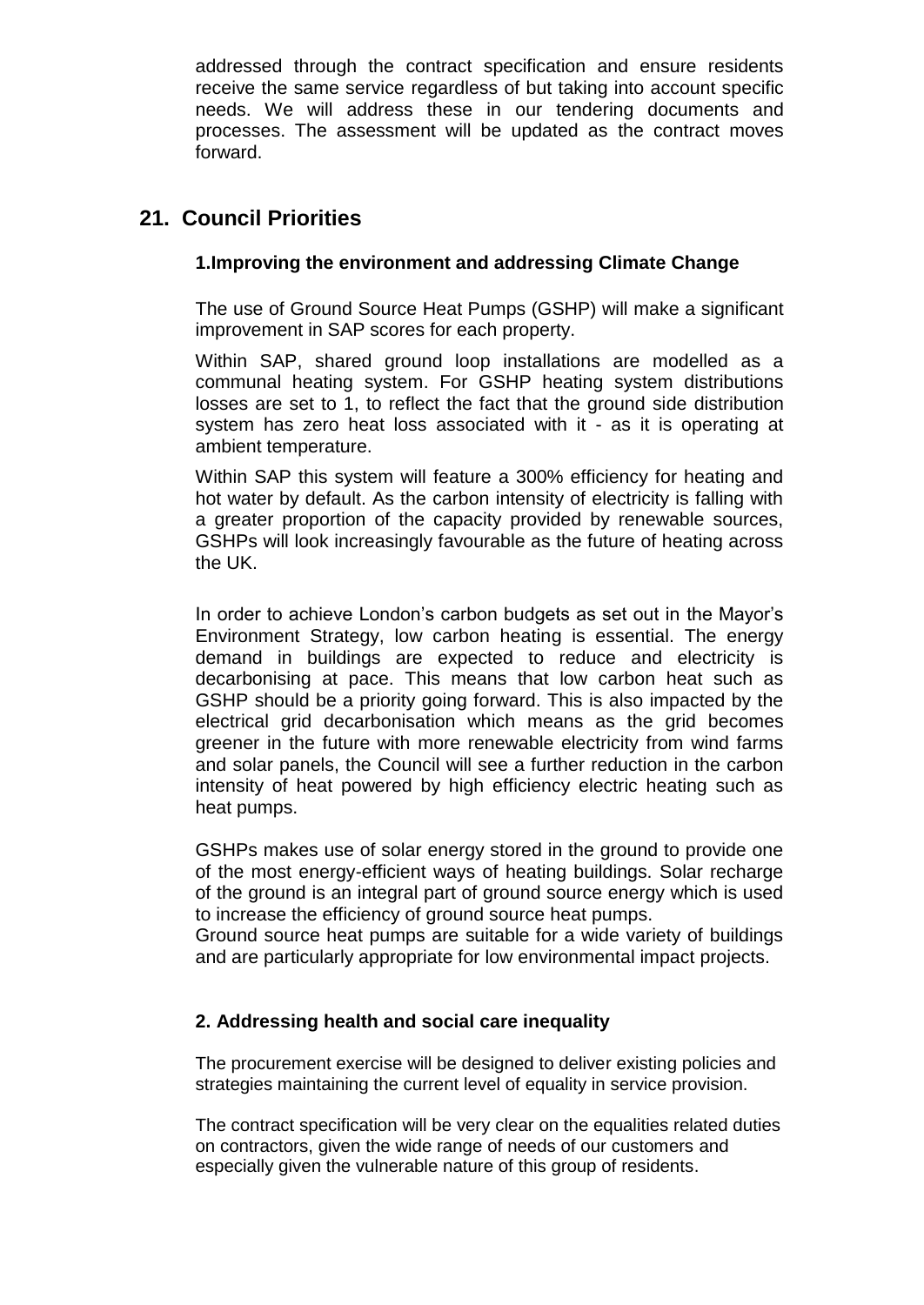The specification for the contract will ensure that the successful contractor is equipped to provide a high level of customer service to all our residents.

#### **3.Thriving economy**

The Council will ensure that the tender exercise will encourage possible suppliers to be proactive in engaging with Harrow Council's Community Engagement strategy.

# Section 3 - Statutory Officer Clearance

### **Statutory Officer: Tasleem Kazmi**

Signed on behalf of the Chief Financial Officer

### **Date: 8th March 2021**

## **Statutory Officer: Blessing Enejo**

Signed on behalf of the Monitoring Officer

## **Date: 12th February 2021**

### **Statutory Officer: Mohamed Alotia**

Signed on behalf of the Head of Procurement

## **Date: 8 th March 2021**

### **Statutory Officer: Susan Dixon**

Signed off by the Head of Internal Audit

## **Date: 25th February 2021**

#### **Statutory Officer: Paul Walker** Signed by the Corporate Director

# **Date: 10th March 2021**